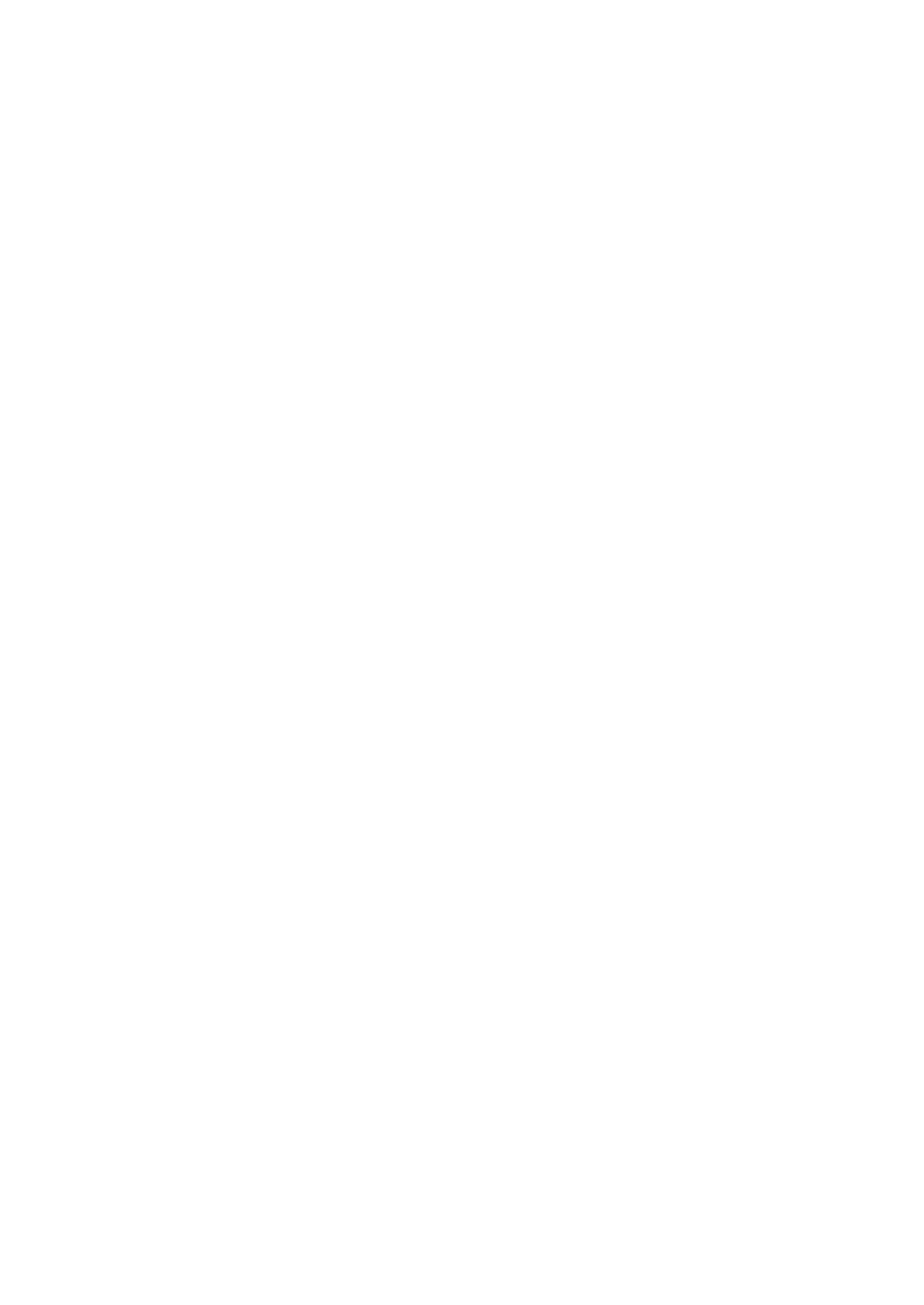## **Contents**

| Foreword                                                  | $\mathbf{1}$   |
|-----------------------------------------------------------|----------------|
| Overview of Assessment and Quality Assurance              | $\overline{2}$ |
| <b>Quality Assurance Principles</b>                       | 8              |
| <b>Quality Assurance Elements</b>                         | 9              |
| General Criteria                                          | 10             |
| Approval as an SQA centre                                 | 11             |
| Approval to offer specific SQA qualifications             | 12             |
| Validation of SQA qualifications                          | 13             |
| Internal moderation (verification) of internal assessment | 16             |
| External moderation (verification) of internal assessment | 17             |
| Quality control of external assessment                    | 19             |
| Monitoring of SQA's quality assurance elements            | 20             |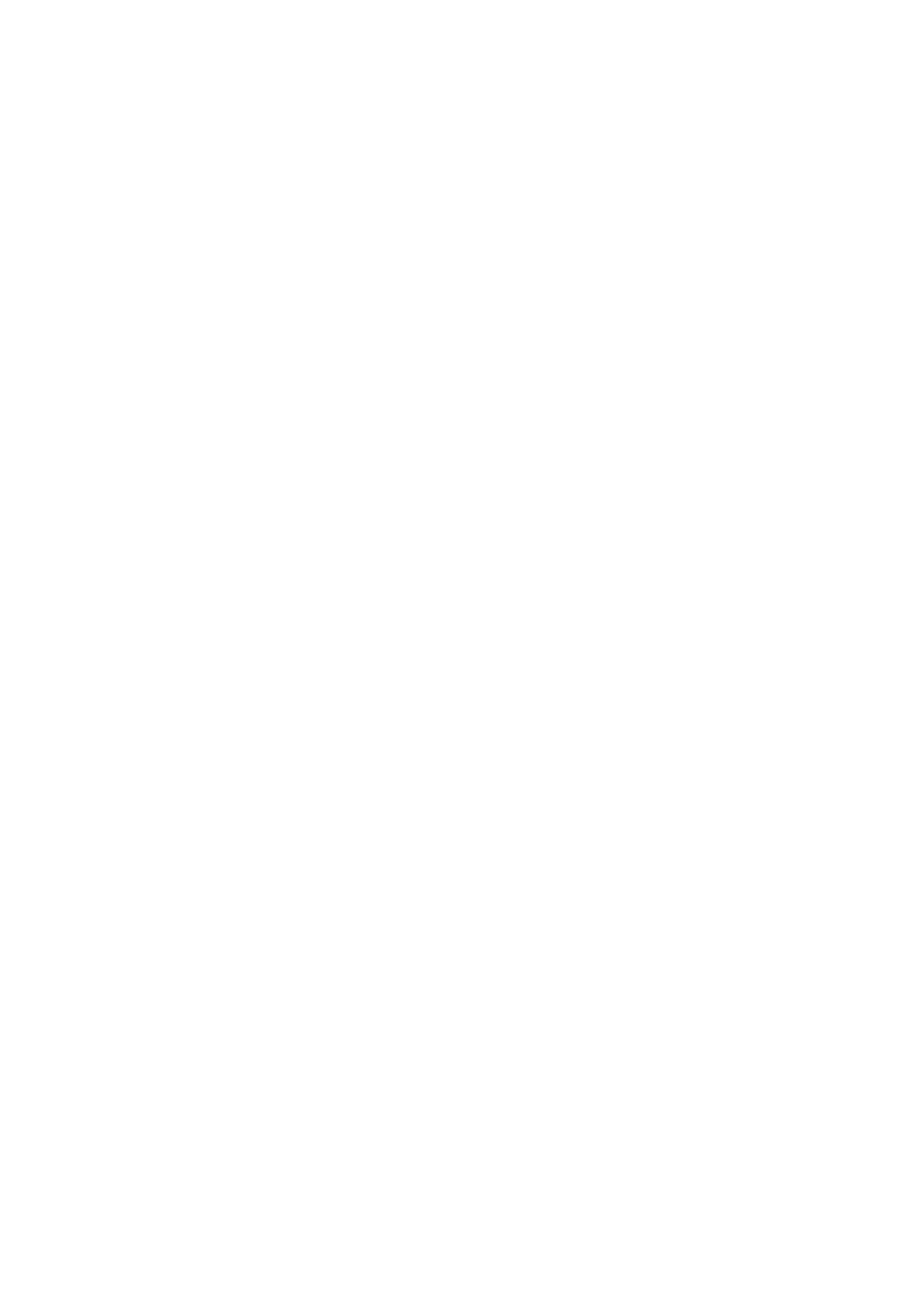## **Foreword**

Developing its policy on assessment and quality assurance was one of the first tasks undertaken by the Scottish Qualifications Authority (SQA) on its formation. SQA inherited policies and procedures from its predecessor bodies, and these had to be integrated. It also had to take account of decisions already made in relation to the new Higher Still provision. Assessment and quality assurance of Higher National Certificates and Diplomas were also under review, as were the criteria applied to Scottish Vocational Qualifications. Convergence, where possible, with the emerging policies of the Quality Assurance Agency for Higher Education (QAA) has been another important consideration.

SQA works in partnership with centres to ensure that all of its qualifications are subject to rigorous quality assurance and has now drawn up a number of quality assurance principles to maximise the effectiveness of its partnership. Specific elements of quality assurance are based on these principles, and each element consists of a number of criteria. The elements and criteria are designed to ensure that all SQA qualifications are assessed to national standards.

By reading this publication, staff in centres should develop an understanding of the criteria and of the ways we can work together to ensure that all SQA qualifications continue to meet the requirements of the people of Scotland.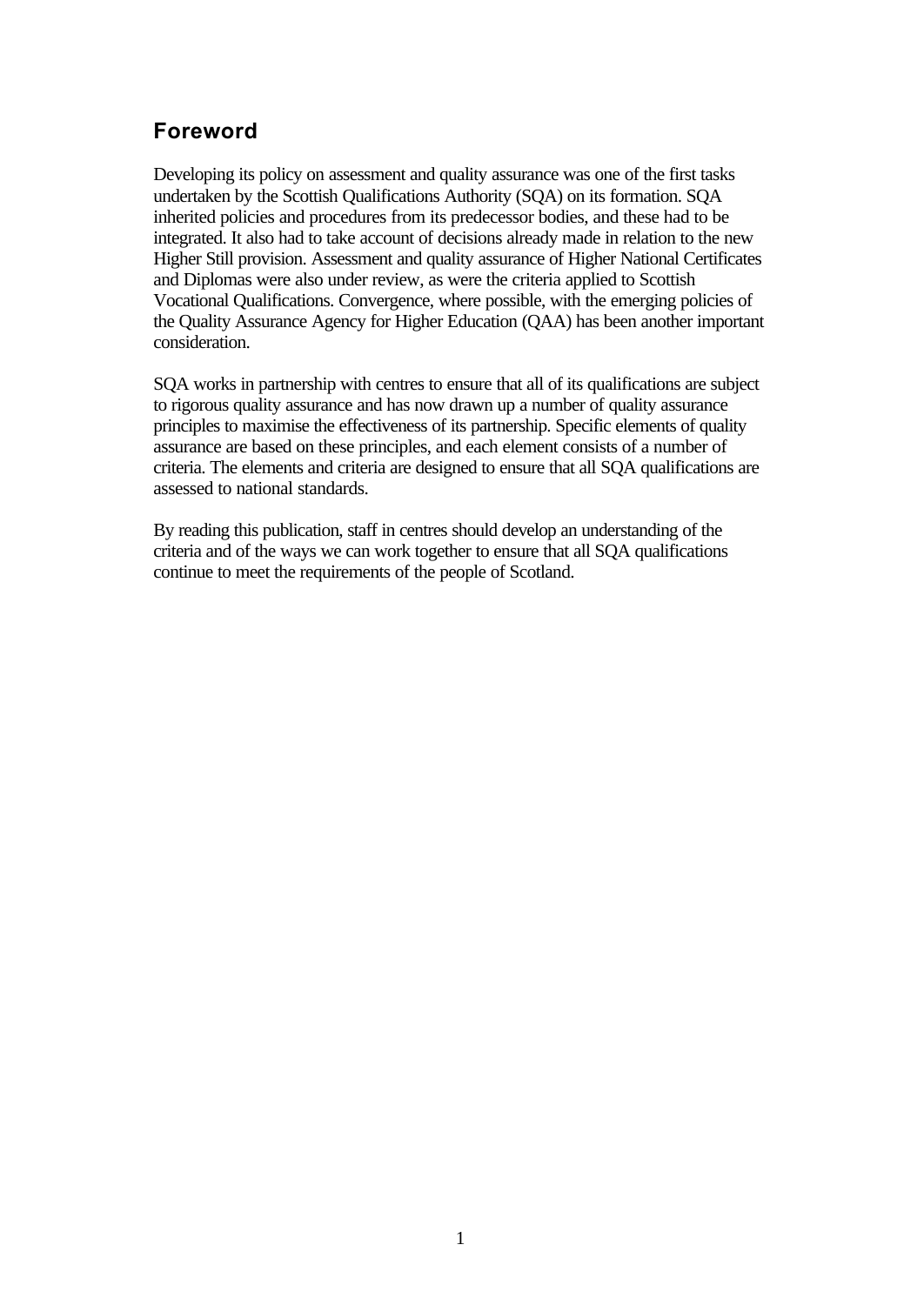# **Overview of Assessment and Quality Assurance**

# **1 Introduction**

This document sets out SQA's quality assurance principles, elements and criteria. Responsibility for meeting some of the criteria falls mainly on SQA itself, while for other criteria it falls more on the centre.

How SQA monitors the way a centre carries out its responsibilities depends on the type of centre and the type of qualification being offered. For a qualification which is assessed wholly by an externally-marked question paper, such as some Standard Grade subjects, most of the quality assurance burden falls directly on SQA. For an internallyassessed qualification, responsibility is shared with the centre, so a different range of quality assurance procedures is required. Another consideration was that the assessment processes of education authority schools and further education colleges are subject to the quality assurance procedures of a number of external bodies, whereas for some other organisations it may be SQA alone which externally monitors assessment decisions.

The most important objective of SQA's assessment and quality assurance principles and procedures is to ensure that assessment of SQA qualifications is valid and reliable; ie that candidates who have demonstrated the competences required by a qualification receive certification and that those who have not demonstrated competence do not. This has to be achieved in a practical and cost-effective manner, and we have taken account of concerns about the quality assurance burden expressed by some centres. Every effort has been made to keep the quality assurance demands on centres to the minimum.

The rest of this section gives an overview of how quality assurance will be carried out in the various contexts in which SQA qualifications are assessed.

## **2 Primary Schools**

 $SOA's$  involvement in primary schools relates to  $5 - 14$  National Testing. Policy direction for National Tests lies with The Scottish Office and, of course, National Tests do not result in a qualification or the issue of a certificate. Some of the centre criteria are nonetheless relevant but are only of an advisory nature for primary schools. For example, internal moderation of the marking of National Tests is strongly encouraged.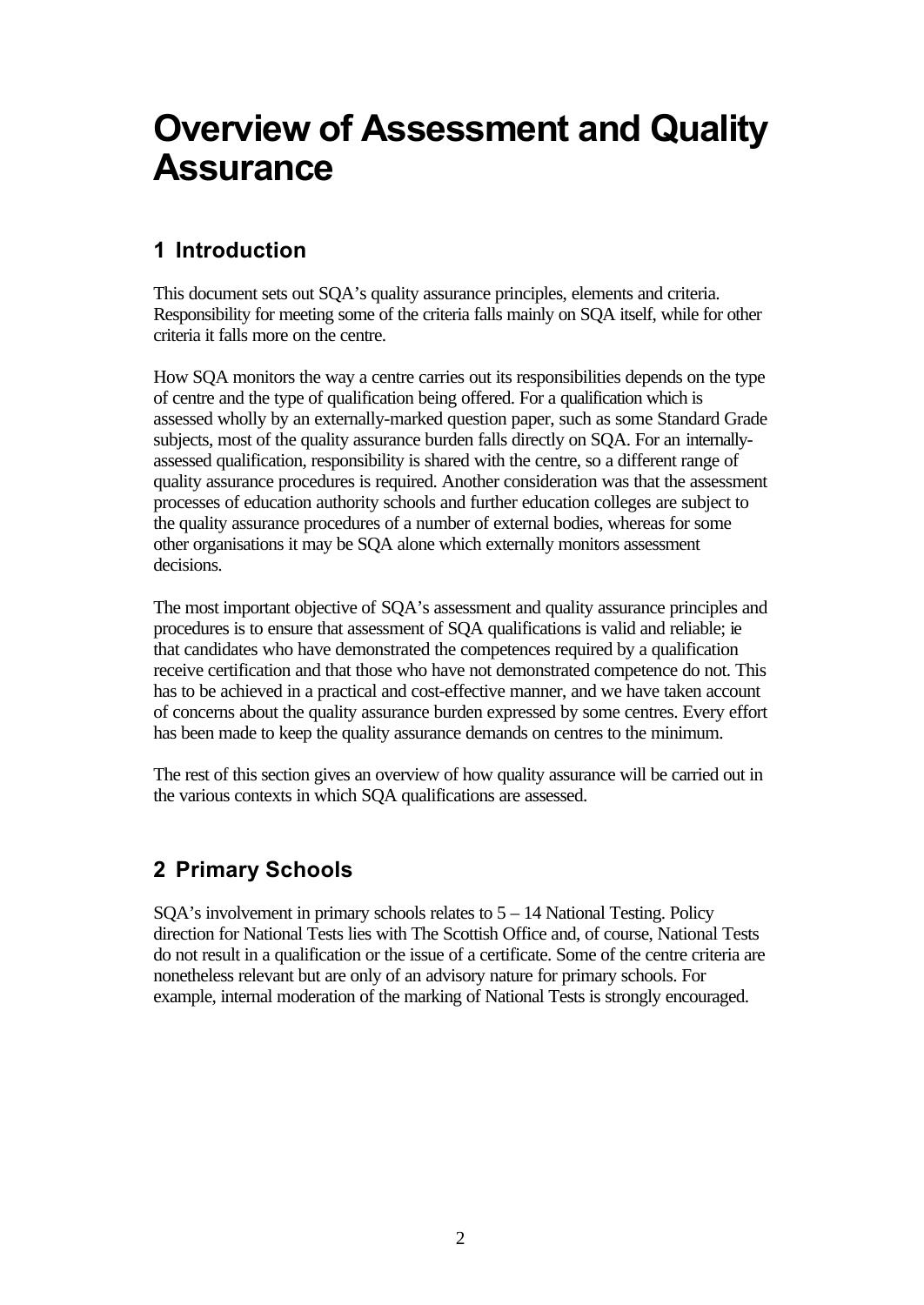## **3 Secondary Schools**

### **Approval as an SQA centre**

Education authority schools will receive centre approval automatically, as the education authority is obliged to ensure that minimum standards of resourcing are attained and all teachers have to be registered with the General Teaching Council. Independent schools fully registered with The Scottish Office Education and Industry Department (SOEID) will be approved following a development visit by a member of SQA's staff.

### **Approval to offer specific qualifications**

A school wishing to introduce a new National Qualification in an area in which it has experience simply needs to let SQA know. This will help SQA to plan assessment moderation.

Where a school wishes to offer a qualification in an area in which it has no experience, there may be specialist skills or equipment required, or a specific learning environment. In such instances approval to offer the qualification will be required. The completion of a form will normally be sufficient, though an approval visit may take place if SQA needs more information

### **Validation**

Schools, for the most part, will be delivering National Qualifications which are developed nationally. Schools' involvement in validation will, therefore, focus on their willingness to release staff on request to serve on national development groups, and to respond to consultation on proposals for introducing new qualifications or revising existing ones.

#### **Internal moderation/verification**

It is important that schools ensure that internal assessments and estimates are made in a consistent manner. SQA will assume that all candidates in the school entered for the same qualification are assessed to a common standard, so methods of ensuring that assessments are consistent should be applied. It is also important that any new member of staff has access to all the relevant SQA documentation.

Where external moderation reveals a significant problem in assessment the external moderator may look into the way internal moderation is carried out. Should a centrewide problem be identified through external moderation, then a visit by a systems verifier may be arranged.

## **External moderation**

External moderation will follow the principles and procedures which SQA consulted on early in 1998. The system will involve both visiting and central (including postal) moderation. External moderation will focus on the validity and reliability of the school's assessment. There will be a greater role for holistic assessment at outcome level.

Development visits will be offered. A separate charge will be made for these but no charge will be made for moderation visits instigated by SQA. The National Assessment Bank items should enhance the validity and reliability of internal assessment of the National Units covered by the Bank. This resource, coupled with the use of external assessment, will allow less obtrusive moderation of these units. Further details on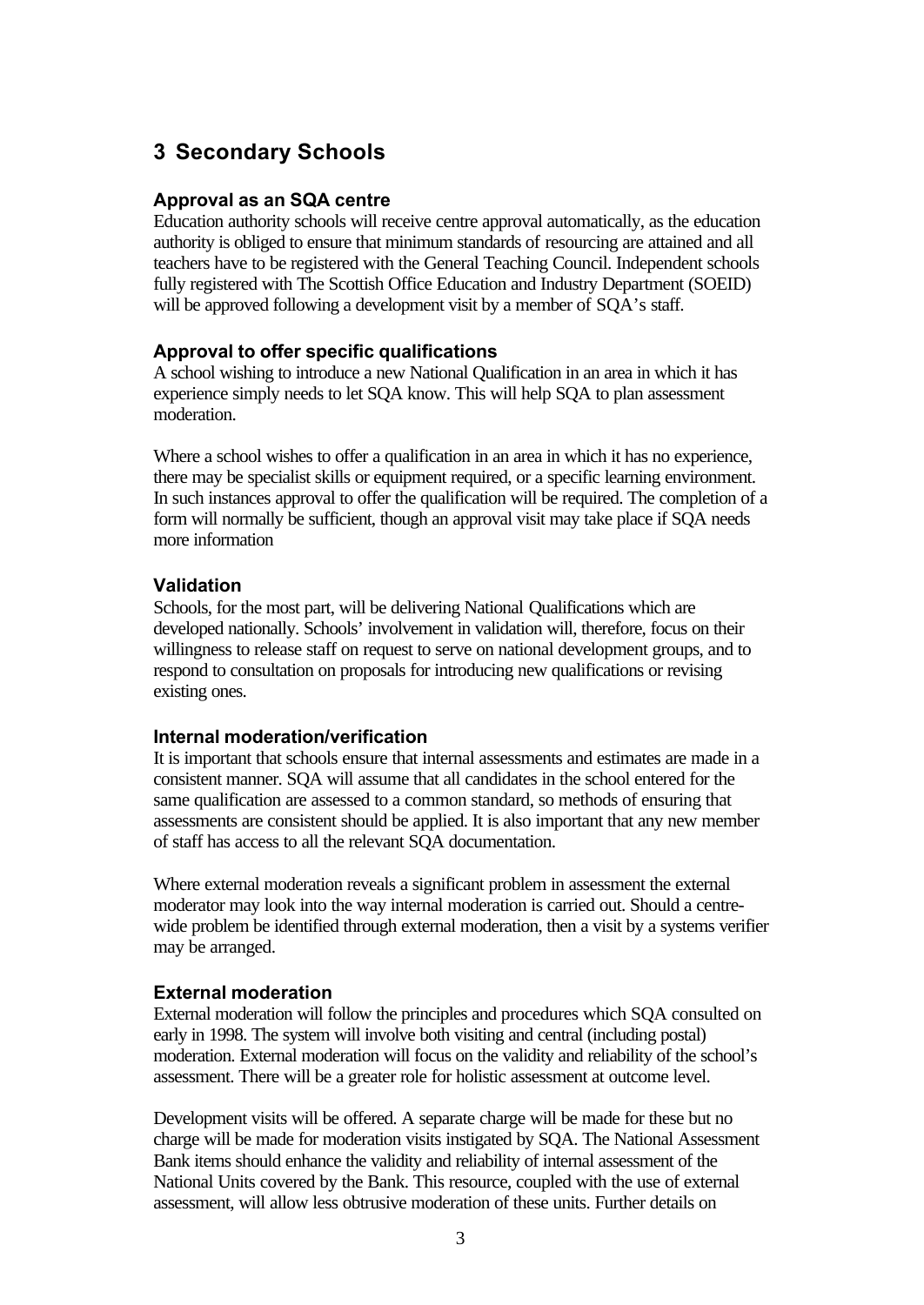moderation will be found in the Summary of the Outcomes section of SQA's *Assessment Moderation/External Verification Project: Outcomes of the Consultation*.

## **External assessment**

The conduct of national examinations requires a high degree of organisation and preparation. Most of this falls to SQA, but centres have an important role to play in submitting estimates and entering candidates at the appropriate course level. Accommodation for large numbers of students sitting examinations is required, as is the school's co-operation in special assessment arrangements, and procedures for absentees and assessment appeals. The production by candidates of folios, projects etc outwith the examination room demands different quality assurance measures for ensuring that the work is the candidate's own. Schools will already be familiar with these requirements but the emphasis on supervised 'write-ups' will increase.

## **4 Colleges**

## **Approval as an SQA centre**

As independent institutions, colleges new to SQA will require individual approval in order to become an SQA centre. Full registration with SOEID and/or the Scottish Quality Management System (SQMS) or with another awarding body should result in an abbreviated approval process.

## **Approval to offer specific qualifications**

For most colleges, responsibility for this function is devolved after a successful audit. The responsibility may be withdrawn should difficulties in assessment arise from inadequate resourcing and staffing.

## **Validation**

Responsibility for validating National Qualifications will not be devolved as National Qualifications will be developed nationally in consultation with centres. Colleges' involvement will focus on their willingness to release staff on request to serve on national development groups, and to respond to consultation on proposals for introducing new qualifications or revising existing ones.

For Higher National Units, where a college has obtained devolved responsibility for validation of units and/or group awards on SQA's behalf, the extent of this devolution is defined in the centre's quality contract with SQA. In the centre's exercise of its devolved responsibility for validation, it must:

- ♦ have a system and procedures which ensure that all validation proposals are appraised against the validation criteria
- $\leftrightarrow$  have documentation describing all validations which have been carried out, including the result of the appraisal against each of the criteria
- ♦ ensure that the outcomes of validations are timeously reported to SQA for recording in the appropriate catalogue

Accreditation of Scottish Vocational Qualifications is not devolvable.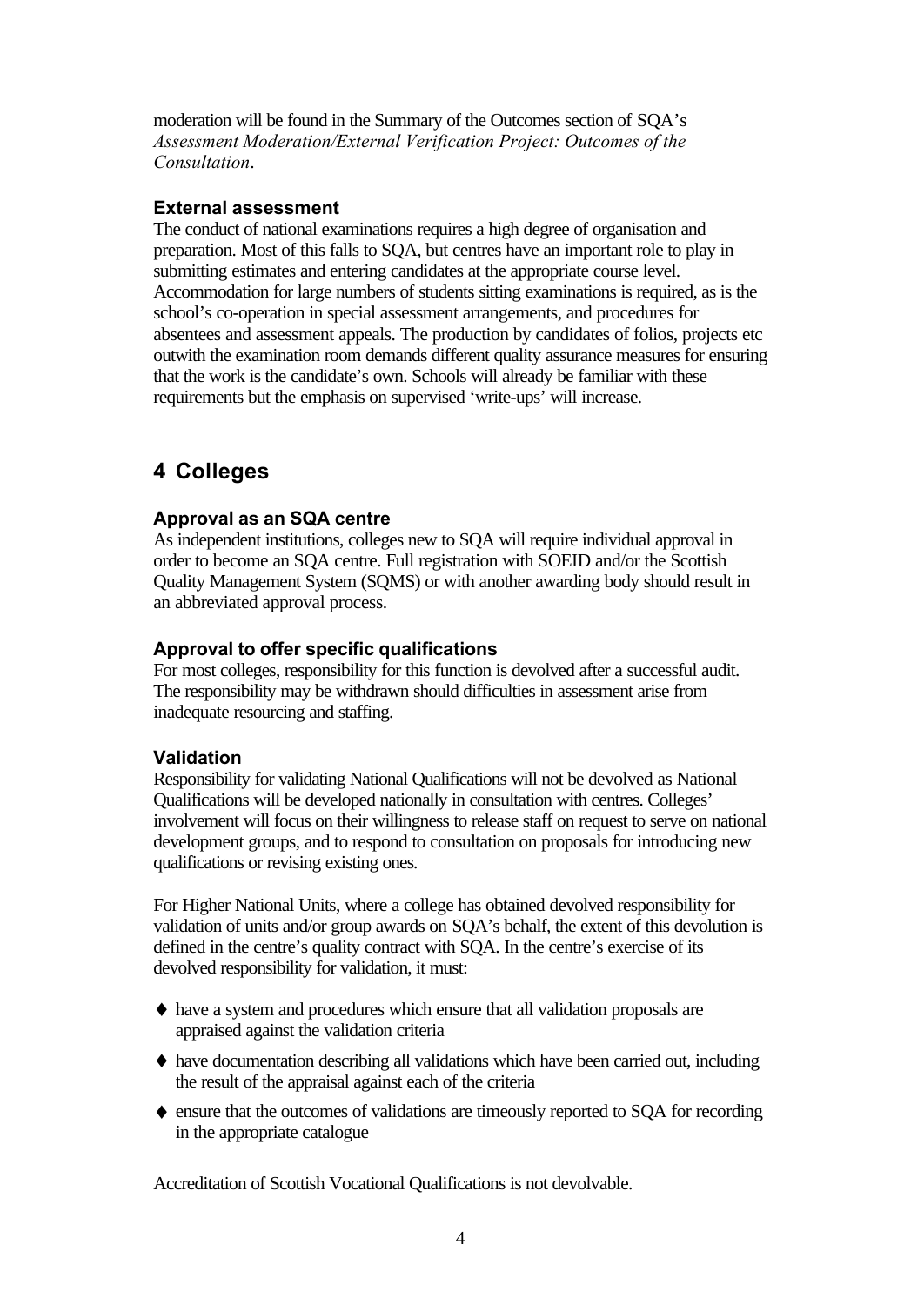#### **Internal moderation/verification**

It is important that colleges ensure that internal assessments and estimates are made in a consistent manner. SQA will assume that all candidates in the college entered for the same qualification are assessed to a common standard, so methods of ensuring that assessments are consistent should therefore be applied. It is also important that any new member of staff has access to all the relevant SQA documentation.

Where external moderation reveals a significant problem in internal assessment, the external moderator may look into the way internal moderation is carried out. This may lead to a visit by a system verifier, or to monitoring of the centre by an auditor if the problem appears to extend beyond a single department.

#### **External moderation**

Colleges are familiar with visiting moderation, but have also had some experience of central moderation. In the new system central moderation will play a larger role than previously. For National Units developed as part of Higher Still, it will be the prevalent form. The advantages of this method are that moderation decisions are closely monitored by the Senior Moderator, and it is cost-effective. There will be a role for visiting within central moderation, however; where major problems in a college's assessment of a unit are identified through central moderation, a visit to the centre will be made without charge.

Most National Units not part of Higher Still, Higher National Units and SVQs will continue to be subject to visiting moderation, although over time units will be scrutinised to see if they could more effectively be centrally moderated.

Where the candidate evidence is ephemeral, for example a performance in Drama or a process in Catering, or results in a product which cannot be readily transported, visiting moderation will always be used.

External moderation will focus on the validity and reliability of the college's assessment of the candidates' evidence. There will be a greater role for holistic assessment at outcome level, although moderation of all SVQs will continue to be based on a pc by pc approach.

Development visits will continue to be part of the system. A separate charge will be made for these visits, but no charge will be made for moderation visits instigated by SQA. The National Assessment Bank items should enhance the validity and reliability of internal assessment of the National Units covered by the Bank. This resource, coupled with the use of external assessment, will allow less obtrusive moderation of these units. Further details are given in the Summary of the Outcomes section of SQA's *Assessment Moderation/External Verification Project: Outcomes of the Consultation*.

#### **External assessment**

The conduct of national examinations requires a high degree of organisation and preparation. Most of this falls to SQA, but centres have an important role to play in submitting estimates and entering candidates at the appropriate course level. Accommodation for large numbers of students sitting examinations is required, as is the college's co-operation in special assessment arrangements, and procedures for absentees and assessment appeals. Most colleges are familiar with these procedures, but the scale will increase with the implementation of Higher Still. The production by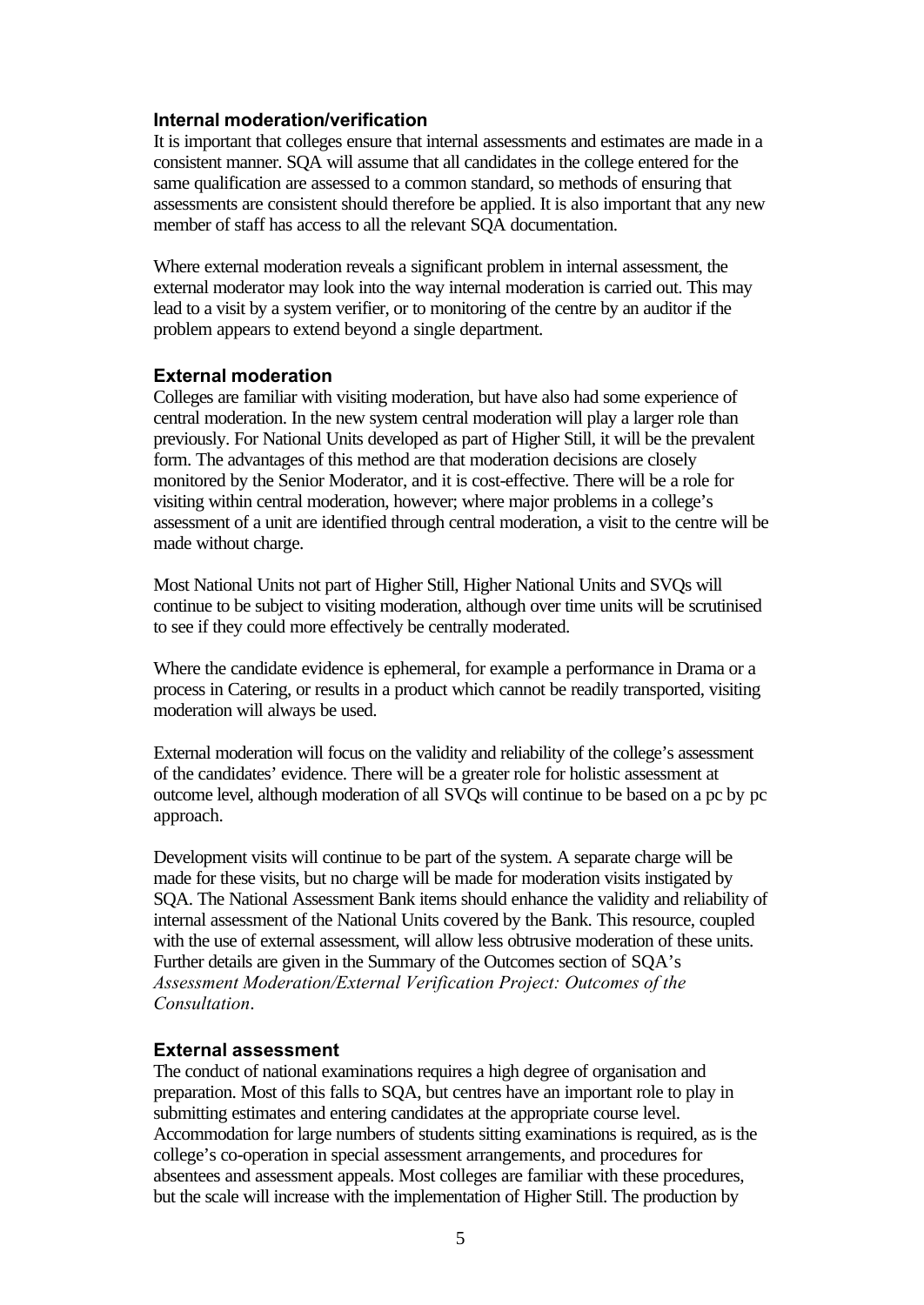candidates of folios, projects etc outwith the examination room demands different quality assurance measures for ensuring that the work is the candidate's own. Because of the form of attendance this probably represents a greater challenge for colleges than for schools, and supervised write-up sessions have a particular importance in maintaining credibility.

### **Quality auditing**

Quality auditing ensures that colleges have the systems in place to enable them to take on responsibility for aspects of quality assurance normally held by SQA. Concerns have been expressed about over-auditing and SQA is sensitive to them. The devolution of quality elements to colleges will depend on a successful audit against the criteria set out in this document. After auditing, feedback from external moderation and, where relevant, knowledge of the performance of candidates in external assessment will allow SQA to monitor the quality of assessment in the college. If all is well, further intensive audits should not be necessary, although there will be on-going monitoring. Where difficulties arise which are not restricted to one department, further action may be taken by systems verifiers or auditors.

## **5 Universities**

It is important that SQA procedures and those of the Quality Assurance Agency for Higher Education (QAAHE) are aligned where possible. Discussions with QAAHE and the universities which are SQA centres are continuing, and the outcomes will be made known in due course.

## **6 Private training providers and employers**

## **Approval as an SQA centre**

All private training providers and employers will require individual approval to become an SQA centre. Some will be visited to ensure the centre criteria are met, and to discuss how their systems and SQA's can dovetail together. Others which have been approved by the Scottish Quality Management System (SQMS) or another awarding body will, providing they can make suitable arrangements for assessment moderation (verification), be approved without a visit.

## **Approval to offer specific qualifications**

The approval process will depend on the centre's track record in the specialist area from which the qualification is drawn. If the centre is new or has not offered qualifications in the specialist area before, a visit by an external moderator (verifier) will be necessary. If the centre has experience in the specialist area and a good track record, and has made an approval submission which provides satisfactory information, then a visit may not be necessary.

## **Validation**

Though responsibility for accrediting and re-accrediting SVQs can not be devolved, staff of private training providers and employers will have the opportunity to make representations to National Training Organisations (NTOs) to develop SVQs. Staff may also be invited by SQA to assist in developing qualifications comprising National or Higher National Units.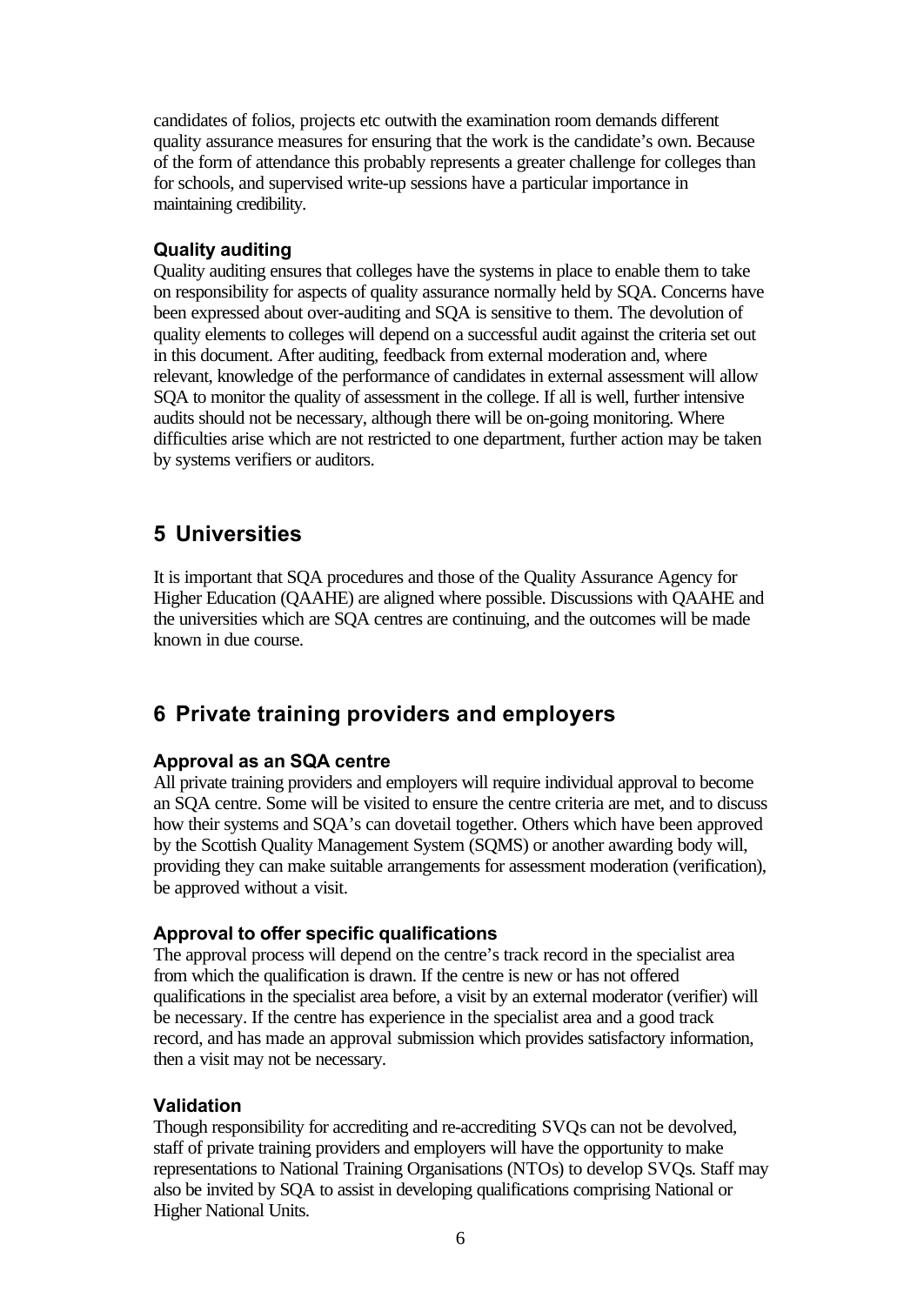### **Internal moderation/verification**

It is important that private training providers and employers ensure that internal assessments and estimates are made in a consistent manner. SQA will assume that all candidates in a centre entered for the same qualification are assessed to a common standard, so methods of ensuring that assessments are consistent should be applied. It is also important that any new member of staff has access to all the relevant SQA documentation. Where external moderation/verification reveals a significant problem in internal assessment the external moderator will look into the way internal moderation/verification is carried out. This may lead to a visit by a systems verifier if the problem appears to extend beyond a single specialist area.

### **External moderation/verification**

Private training providers and employers will be familiar with visiting moderation/verification and that will continue to be the main approach. Central moderation, where paper-based evidence is posted to SQA in an envelope supplied by us, and returned to the centre as soon as possible after scrutiny, may be used to a small extent. External moderation/verification will focus on the quality of the centre's assessment of the candidates' evidence.

Development visits will continue to be part of the system. A separate charge will be made for these visits, but there will be no charge for moderation visits instigated by SQA. Further details are given in the Summary of the Outcomes section of SQA's *Assessment Moderation/External Verification Project: Outcomes of the Consultation*.

#### **External assessment**

Private training providers and employers are unlikely to be involved in examination room types of external assessment, though other forms such as reports, folios, investigations and so on may be introduced if independent assessment becomes part of the design rules for SVQs under the revised criteria. If so, the administrative procedures would be similar to those for central moderation.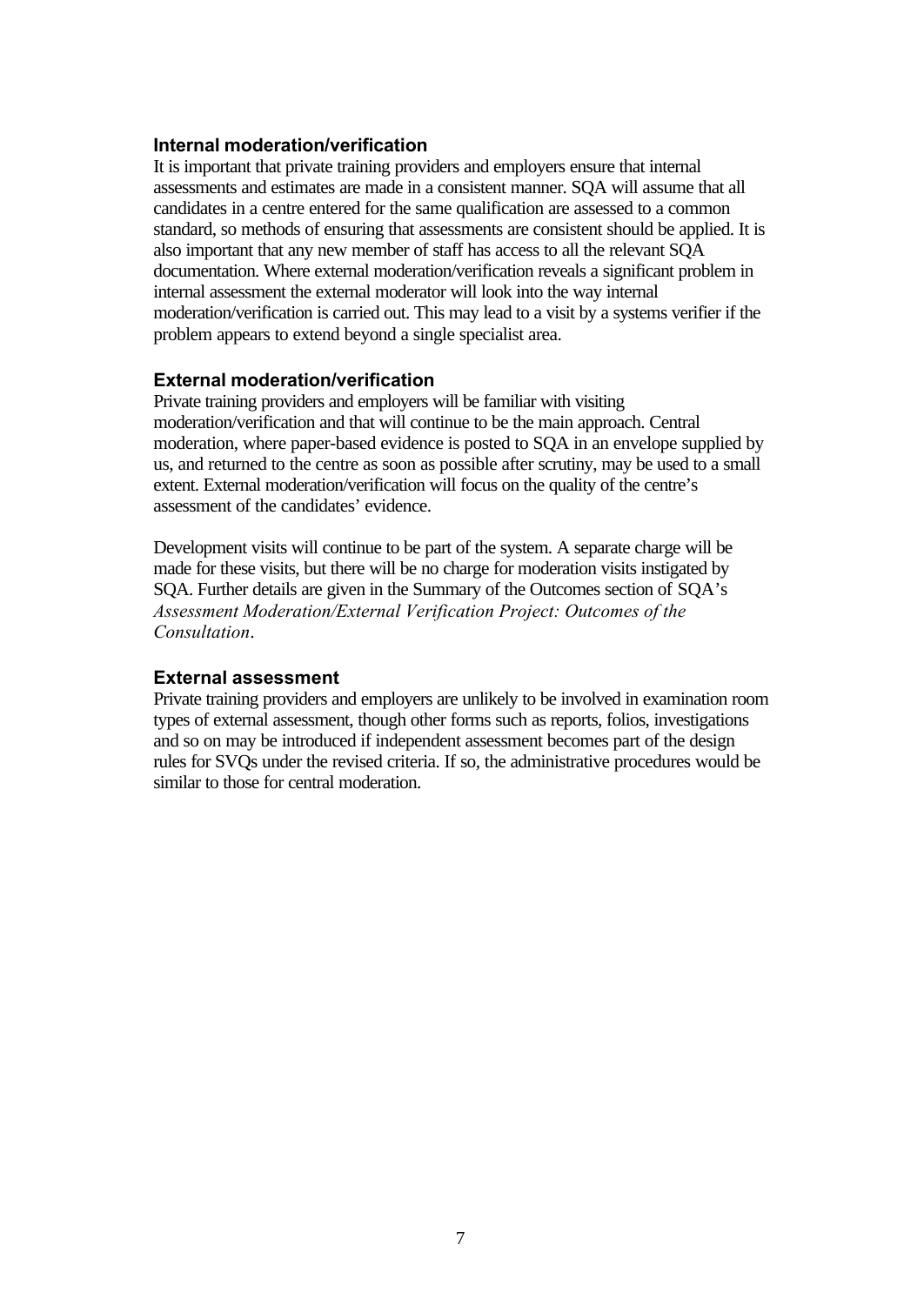# **Quality Assurance Principles**

SQA is committed to quality assuring all its qualifications to ensure public recognition and credibility through the maintenance of standards. SQA quality assurance is based upon the following principles:

- ♦ *the SQA assessment and quality assurance system should be understandable to stakeholders, effectively administered, publicly accountable and cost effective to operate*
- ♦ *qualifications should be accessible to all candidates who have the potential to achieve them*
- ♦ *the criteria which define the performance required of candidates for them to achieve qualifications should be appropriate to purpose, explicit and in the public domain*
- ♦ *each unit, course and group award should be unique and necessary, and should comply with the relevant qualification specification*
- ♦ *assessments should be valid, reliable and practicable, and assessment results should be in line with qualification criteria*
- ♦ *qualifications should be offered in centres which have the resources and expertise to assess candidates against the qualification's criteria*
- ♦ *staff in centres should be provided with effective support in assessing candidates for certification*
- ♦ *responsibility for quality assurance should be devolved to centres where this is consistent with the maintenance of national standards*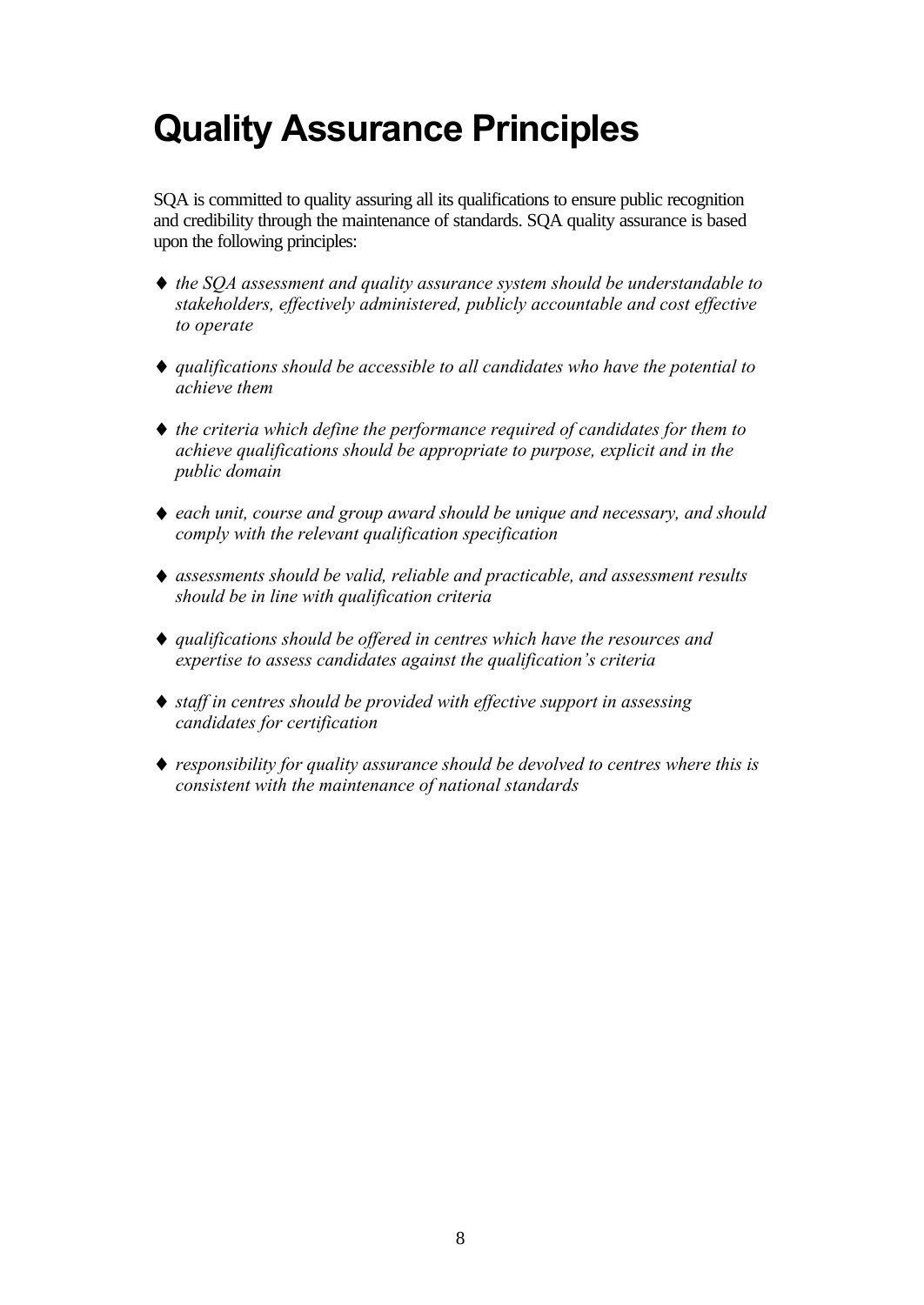# **Quality Assurance Elements**

In order to ensure that the qualifications SQA offers are designed, delivered and assessed to acceptable national standards, we have identified key quality assurance *elements*, based on the quality assurance principles. These elements underpin all SQA qualifications, and are the mechanisms through which national standards are established and maintained.

We have divided each element into requirements or *criteria.* SQA and centres have corresponding responsibilities for these. Quality provision requires an effective partnership, based on the quality assurance criteria, between SQA and staff in centres. Some criteria relate to all of the elements and they have been extracted and described separately.

#### **The elements are:**

- ♦ *approval as an SQA centre* the criteria relate to the management procedures which underpin the implementation and assessment of SQA qualifications in centres
- ♦ *approval to offer specific SQA qualifications* the criteria relate to resources required of centres for the implementation and assessment of specific SQA qualifications
- ♦ *validation of SQA qualifications* the criteria relate to ensuring that SQA qualifications are fit for purpose
- ♦ *internal moderation of internal assessment* the criteria relate to the processes by which centres ensure that all internal assessment is valid, reliable, practicable and cost-effective
- ♦ *external moderation of internal assessment* the criteria relate to external processes by which SQA ensures that internal assessment is in line with the national standards set out in the qualifications. 'Verification' has the same meaning and will continue to be found in publications referring to SVQs.
- ♦ *quality control of external assessment* the criteria relate to the processes by which SQA and centres ensure that external assessment is in line with the national standards set out in the qualifications
- ♦ *monitoring of SQA's quality assurance elements* the criteria relate to the processes which are used to measure the success of the other elements in supporting the consistent application of national standards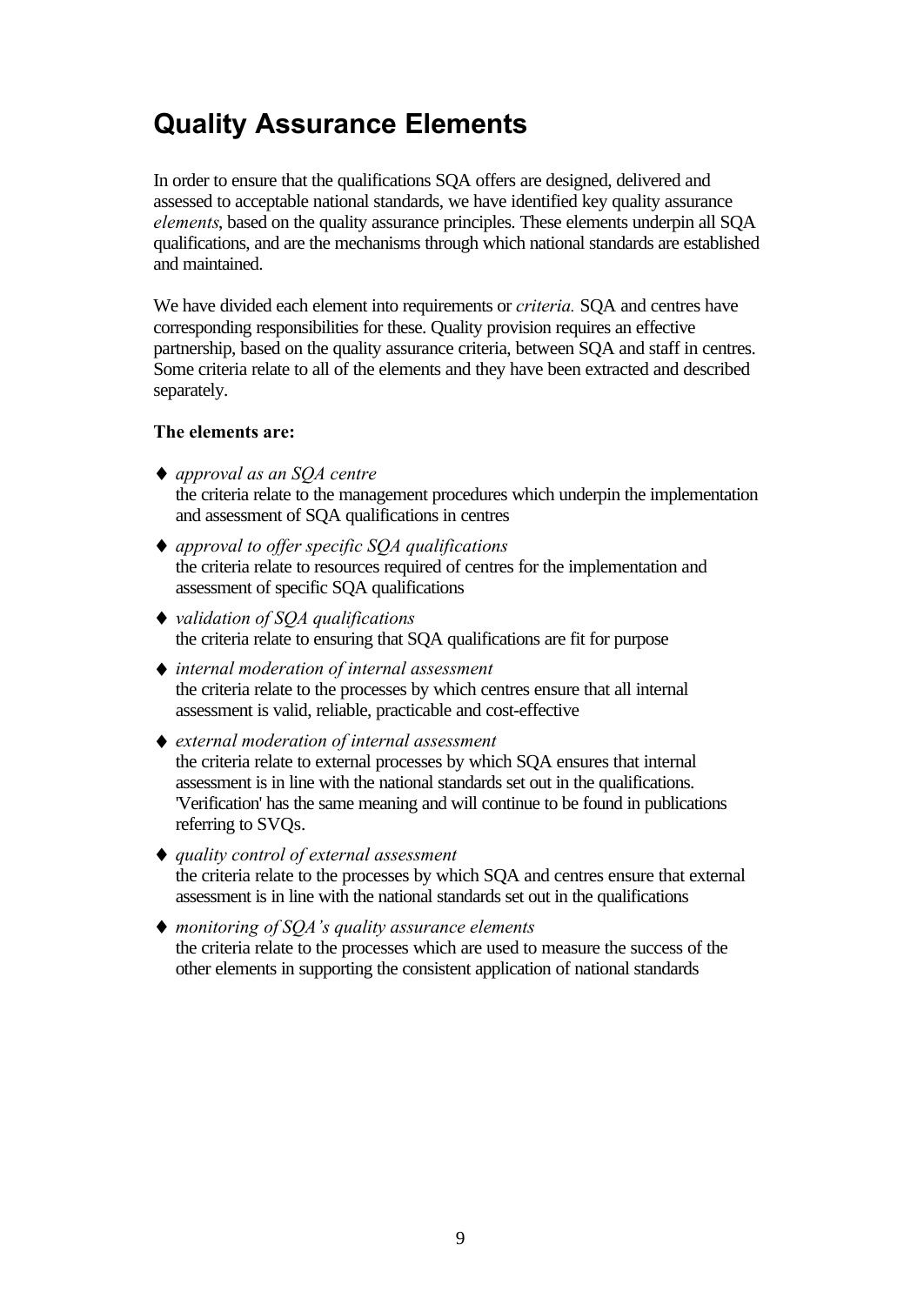## **General criteria**

The following criteria are implicit in *all* of the quality assurance elements and have therefore been set out separately.

| <b>Criterion</b>                                                                                            | <b>SQA</b>                                                                                                                                                                                                                | The centre                                                                                                                                                                                                                                             |
|-------------------------------------------------------------------------------------------------------------|---------------------------------------------------------------------------------------------------------------------------------------------------------------------------------------------------------------------------|--------------------------------------------------------------------------------------------------------------------------------------------------------------------------------------------------------------------------------------------------------|
| <b>A1</b> Processes which<br>support all SQA<br>qualifications are<br>reviewed and<br>continuously improved | continuously monitors quality<br>$\bullet$<br>assurance processes and<br>updates them in line with<br>qualification and centre<br>requirements<br>consults with stakeholders and<br>$\bullet$<br>takes action on feedback | reviews and updates internal quality<br>$\bullet$<br>assurance processes as required<br>identifies staff roles and<br>responsibilities<br>facilitates staff participation in<br>٠<br>consultation exercises and takes<br>action on feedback from staff |
| A2 All main processes<br>are in the public domain<br>and information and<br>guidance are provided           | gives targeted information and<br>$\bullet$<br>guidance to centres and other<br>stakeholders as required                                                                                                                  | disseminates information to staff,<br>$\bullet$<br>candidates and other stakeholders as<br>required                                                                                                                                                    |
| A3 Special assessment<br>arrangements are made<br>for candidates who<br>require them                        | provides guidance on possible<br>$\bullet$<br>special assessment arrangements<br>for candidates<br>makes fair and consistent<br>$\bullet$<br>decisions on individual cases<br>submitted by the centre                     | seeks SQA approval for special<br>$\bullet$<br>assessment arrangements and<br>implements these arrangements as<br>agreed                                                                                                                               |
| A4 Data processes are<br>accurate and timeous                                                               | maintains a comprehensive<br>$\bullet$<br>record of candidate achievement<br>issues results data and<br>$\bullet$<br>certificates accurately and<br>timeously                                                             | allocates the Scottish Candidate<br>$\bullet$<br>Number (SCN) to new candidates<br>only; ensures existing candidates<br>use correct SCN<br>submits entry data timeously                                                                                |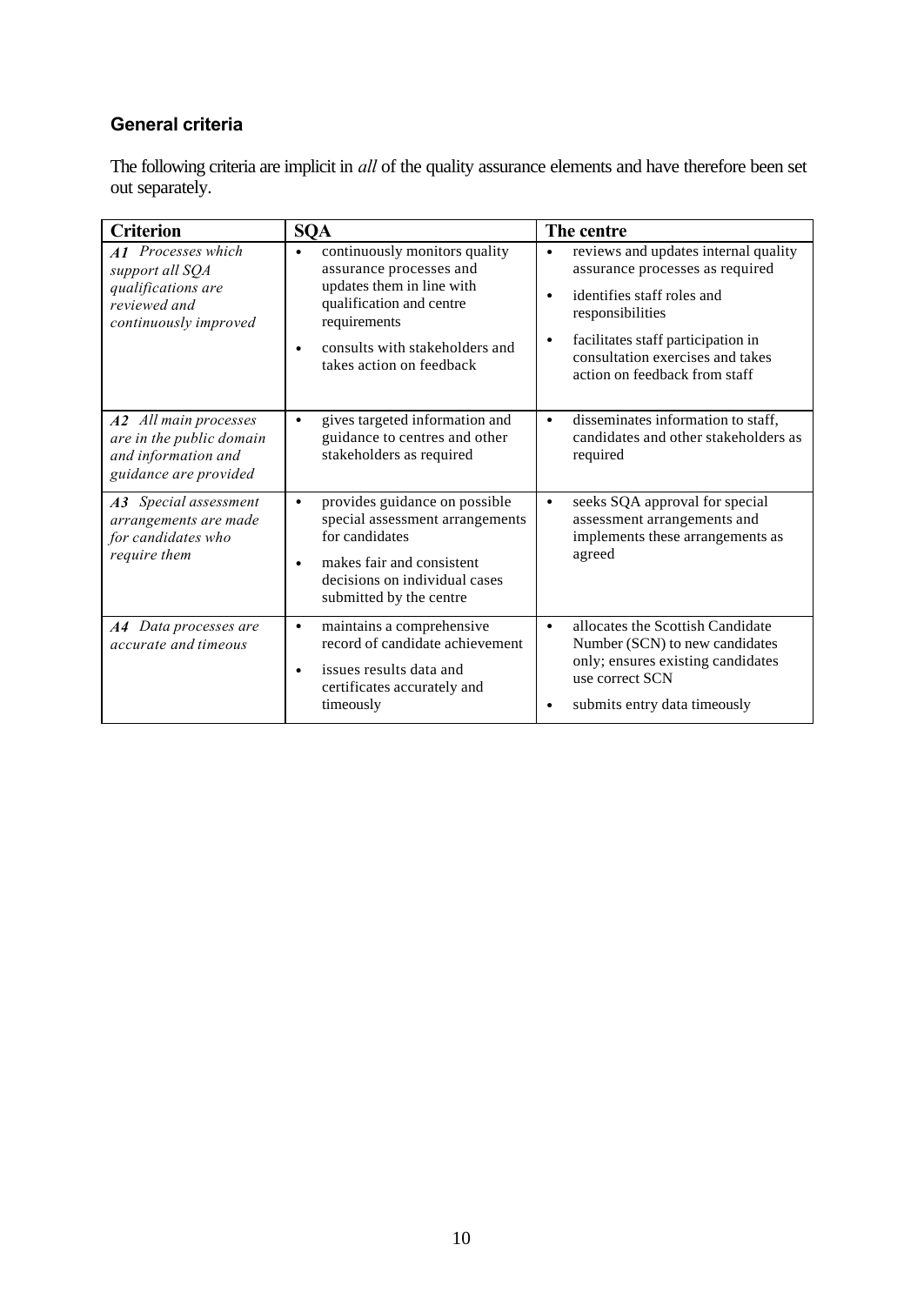# **Element: Criteria for approval as an SQA centre**

| For centres not yet established, the potential to fill the criteria should be demonstrated. |
|---------------------------------------------------------------------------------------------|
|---------------------------------------------------------------------------------------------|

| <b>Criterion</b>                                                                                                                      | <b>SQA</b>                                                                                                                                                                       | The centre                                                                                                                                                                                                                                                                                                                                            |
|---------------------------------------------------------------------------------------------------------------------------------------|----------------------------------------------------------------------------------------------------------------------------------------------------------------------------------|-------------------------------------------------------------------------------------------------------------------------------------------------------------------------------------------------------------------------------------------------------------------------------------------------------------------------------------------------------|
| <b>B1</b> Quality assurance<br>is managed effectively                                                                                 | provides information,<br>$\bullet$<br>guidance and support on<br>quality assurance<br>requirements to centres                                                                    | manages effectively the internal<br>$\bullet$<br>processes which underpin SQA<br>provision                                                                                                                                                                                                                                                            |
| <b>B2</b> Information is<br>managed effectively<br>within the centre and<br>between the centre and<br>the SQA                         | provides information on SQA<br>$\bullet$<br>requirements eg qualification<br>information including<br>arrangements documents and<br>unit specifications<br>processes information | stores information on SQA qualifications,<br>$\bullet$<br>procedural requirements and candidates<br>disseminates SQA related information to<br>$\bullet$<br>staff and candidates as appropriate<br>records information about candidates,<br>$\bullet$<br>qualifications and procedural<br>requirements<br>submits information to the SQA<br>$\bullet$ |
|                                                                                                                                       | $\bullet$<br>received from centres                                                                                                                                               | accurately and timeously                                                                                                                                                                                                                                                                                                                              |
| <b>B3</b> Resources are<br>managed effectively                                                                                        | approves assessment and<br>$\bullet$<br>quality assurance processes<br>within centres and monitors<br>them for continuing<br>compliance                                          | ensures that staff are competent in the<br>$\bullet$<br>subject/cognate/occupational areas<br>within which they operate and that they<br>are competent to assess<br>provides accommodation, reference<br>$\bullet$<br>material, equipment, learning and<br>assessment material which supports the<br>assessment of SQA qualifications                 |
|                                                                                                                                       |                                                                                                                                                                                  | maintains financial viability<br>$\bullet$                                                                                                                                                                                                                                                                                                            |
| <b>B4</b> There are<br>arrangements in place<br>which facilitate external<br>and internal quality<br>control of SQA<br>qualifications | makes available information<br>$\bullet$<br>on external and internal<br>quality control requirements                                                                             | ensures that staff understand the process<br>$\bullet$<br>and SQA requirements<br>allows access for SQA representatives<br>$\bullet$<br>makes available relevant materials in the<br>$\bullet$<br>appropriate locations                                                                                                                               |
| <b>B5</b> Candidates are<br>provided with induction,<br>guidance and support                                                          | monitors processes within<br>$\bullet$<br>centres<br>provides guidance to centres<br>$\bullet$<br>and candidates                                                                 | makes curricular, vocational and<br>$\bullet$<br>qualification-related guidance and<br>support available to candidates<br>demonstrates a commitment to equal<br>$\bullet$<br>opportunity in the selection, admission<br>and assessment of candidates<br>makes material relating to SQA<br>$\bullet$<br>qualifications available                       |
| <b>B6</b> There is a<br>satisfactory appeals<br>procedure within the<br>centre for candidates                                         | approves the centre appeals<br>$\bullet$<br>process for internal<br>assessment decisions and<br>monitors it for continuing<br>compliance                                         | operates a satisfactory internal<br>$\bullet$<br>assessment appeals procedure for<br>candidates<br>disseminates information on the appeals<br>$\bullet$<br>procedures to staff and candidates<br>maintains records of appeals<br>$\bullet$                                                                                                            |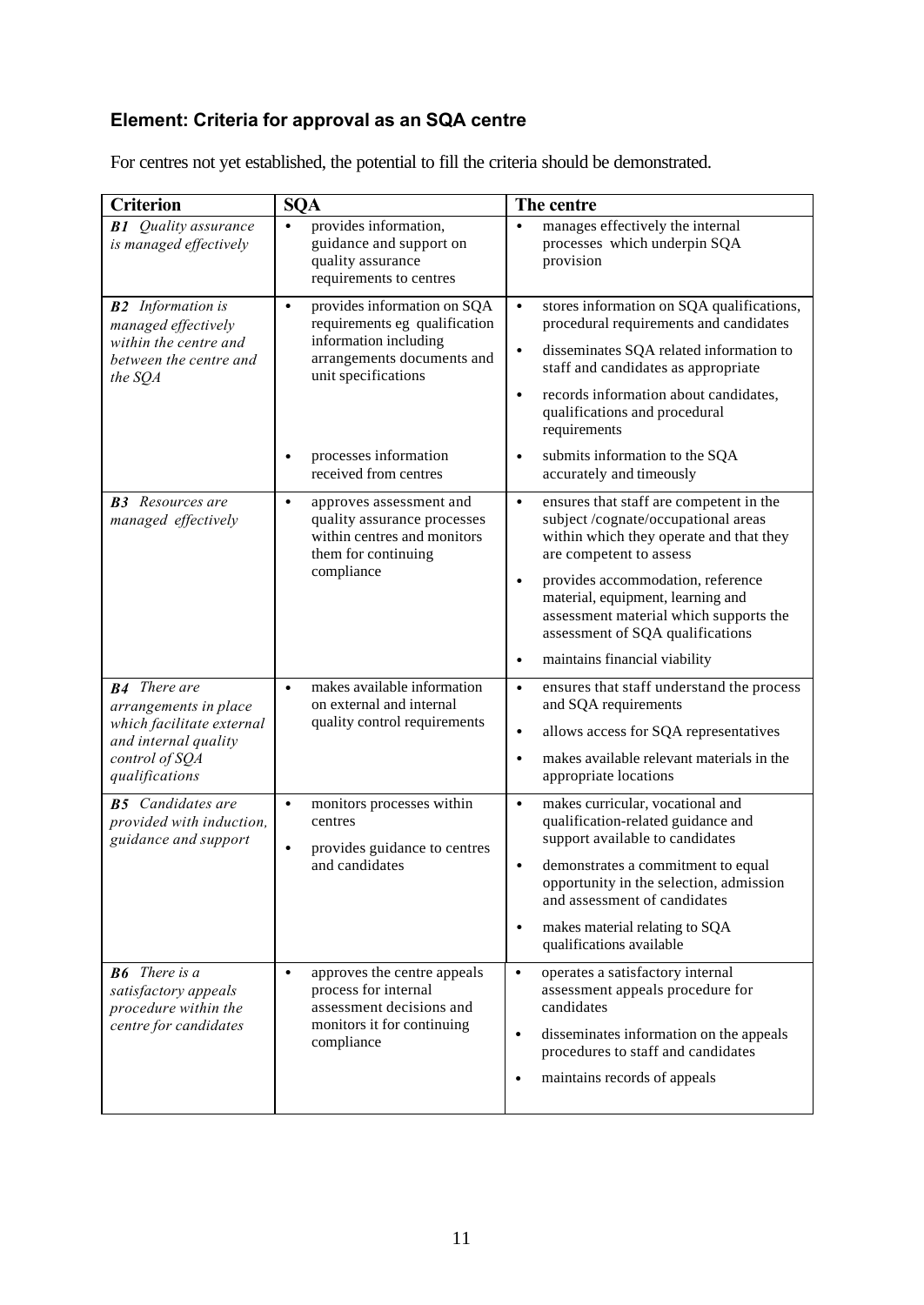## **Element: Criteria for approval to offer specific SQA qualifications**

| <b>Criterion</b>                                                                                                                                                                  | <b>SQA</b>                                                                                                                                                                                                   | The centre                                                                                                                                                                                                                                                                                                                                                                                                                                                                                                                                |
|-----------------------------------------------------------------------------------------------------------------------------------------------------------------------------------|--------------------------------------------------------------------------------------------------------------------------------------------------------------------------------------------------------------|-------------------------------------------------------------------------------------------------------------------------------------------------------------------------------------------------------------------------------------------------------------------------------------------------------------------------------------------------------------------------------------------------------------------------------------------------------------------------------------------------------------------------------------------|
| $C1$ An approval<br>process for specific SQA<br>qualifications is defined                                                                                                         | defines procedures for obtaining<br>$\bullet$<br>approval for specific<br>qualifications                                                                                                                     | defines internal processes which<br>$\bullet$<br>underpin specific qualifications<br>approval                                                                                                                                                                                                                                                                                                                                                                                                                                             |
|                                                                                                                                                                                   | operates an approval system to<br>$\bullet$<br>meet the requirements of centres<br>and qualifications                                                                                                        | records and stores information on<br>$\bullet$<br>obtaining approval for specific<br>qualifications                                                                                                                                                                                                                                                                                                                                                                                                                                       |
|                                                                                                                                                                                   | monitors the effectiveness of the<br>$\bullet$<br>centre's approval system                                                                                                                                   |                                                                                                                                                                                                                                                                                                                                                                                                                                                                                                                                           |
|                                                                                                                                                                                   | records and stores information<br>$\bullet$<br>relating to specific qualification<br>approval                                                                                                                |                                                                                                                                                                                                                                                                                                                                                                                                                                                                                                                                           |
| C <sub>2</sub> Resources meet the<br>requirements of:<br>the qualifications<br>the method of<br>assessment<br>the number and needs<br>of candidates<br>the mode(s) of<br>delivery | gives guidance on the resources<br>$\bullet$<br>required for specific SQA<br>qualifications<br>approves resources for specific<br>$\bullet$<br>qualifications and monitors them<br>for continuing compliance | provides accommodation and<br>$\bullet$<br>equipment which is suitable for the<br>qualification and takes account of<br>technical/specialist needs<br>provides sufficient numbers of<br>$\bullet$<br>qualified/experienced staff to assess<br>and internally moderate internal<br>assessments and estimates<br>provides all candidates with access to<br>$\bullet$<br>reference and learning materials which<br>support the qualification<br>uses assessment material which is<br>appropriate to the requirements of the<br>qualification |

This element can be devolved for all qualifications.

Centres with devolved responsibility for approval must:

- ♦ have a system and procedures which ensure that all approval proposals are appraised against the approval criteria
- ♦ have documentation describing all approvals which have been carried out, including the result of the appraisal against each of the criteria
- ♦ ensure that the outcomes of approvals are timeously reported to SQA for recording in the appropriate catalogue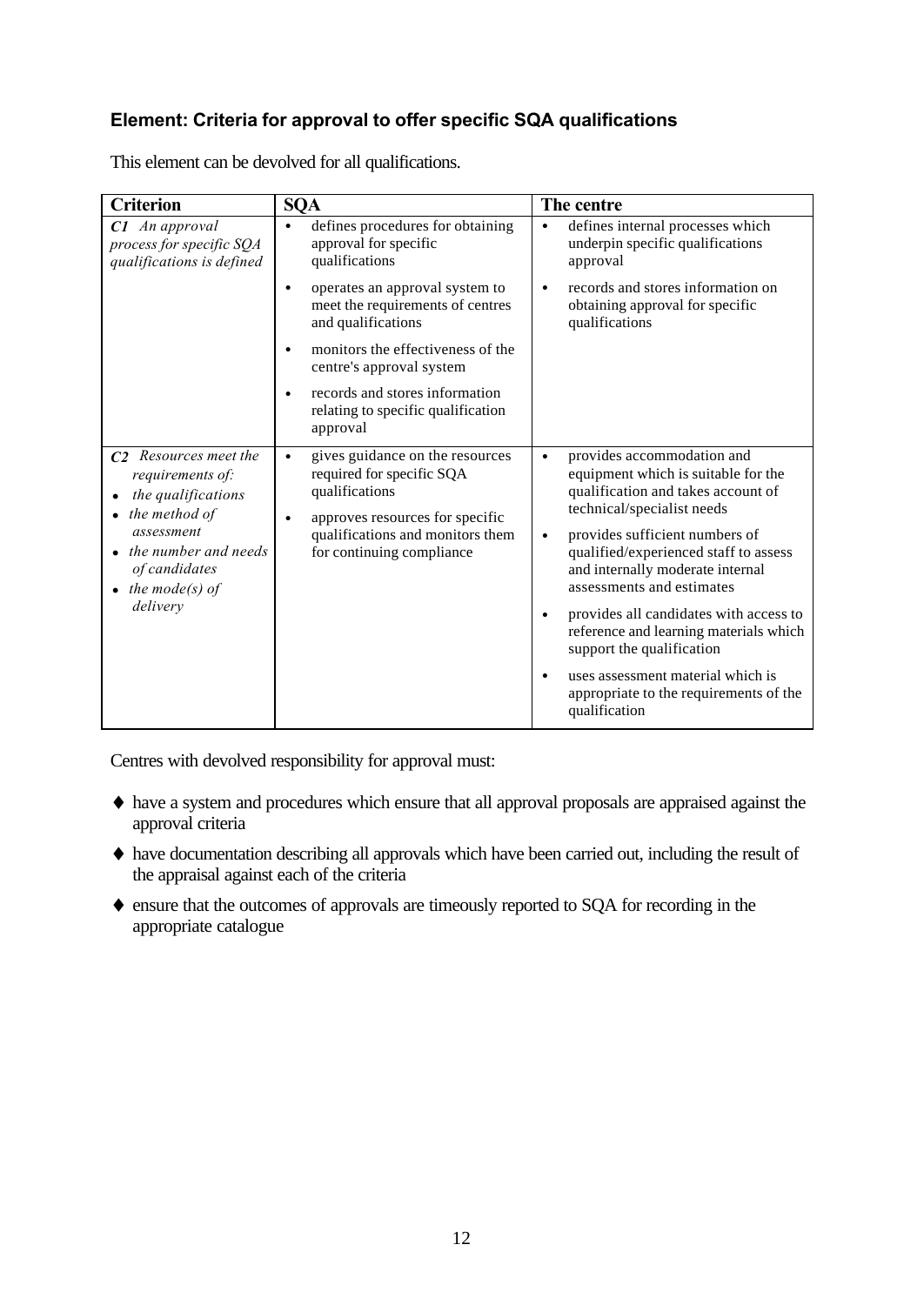## **Element: Criteria for the validation of SQA Qualifications**

This element can be devolved only for HN Qualifications.

| <b>Criterion</b>                                                                                                                                                                                                                                               | <b>SQA</b>                                                                                                                                                                                                                                                                                                                                                                                                                                                                                                                                                                                         | The centre                                                                                                                                                                                                                                                                                                              |
|----------------------------------------------------------------------------------------------------------------------------------------------------------------------------------------------------------------------------------------------------------------|----------------------------------------------------------------------------------------------------------------------------------------------------------------------------------------------------------------------------------------------------------------------------------------------------------------------------------------------------------------------------------------------------------------------------------------------------------------------------------------------------------------------------------------------------------------------------------------------------|-------------------------------------------------------------------------------------------------------------------------------------------------------------------------------------------------------------------------------------------------------------------------------------------------------------------------|
| $N$ and $HN$                                                                                                                                                                                                                                                   |                                                                                                                                                                                                                                                                                                                                                                                                                                                                                                                                                                                                    |                                                                                                                                                                                                                                                                                                                         |
| <b>D1</b> The validation<br>process for<br>qualifications which are<br>to be included in the<br>SQA National or Higher<br><b>National Qualifications</b><br>catalogue is defined and<br>in the public domain                                                   | publishes the system, procedures<br>$\bullet$<br>and timescales for the validation of<br>new and revised National and Higher<br>National Qualifications and makes<br>them known to centres                                                                                                                                                                                                                                                                                                                                                                                                         | ensures that submissions to SQA<br>$\bullet$<br>of locally-devised proposals for<br>validation comply with the SQA's<br>system, procedures and timescales                                                                                                                                                               |
| <b>D2</b> The qualification<br>conforms to the SQA<br>design rules and other<br>technical requirements<br>which are current at the<br>time of its validation for<br>inclusion in the<br>appropriate SQA<br>qualifications catalogue                            | publishes design rules and other<br>$\bullet$<br>technical requirements and guidance<br>on their use<br>develops National and Higher<br>$\bullet$<br>National Qualifications and validates<br>them to ensure that all of these<br>qualifications comply with the<br>design rules and the technical<br>requirements prior to inclusion in the<br>appropriate SQA qualifications<br>catalogue*<br>validates qualifications to ensure<br>٠<br>that they comply with the design<br>rules and other technical<br>requirements prior to inclusion in the<br>appropriate SQA qualifications<br>catalogue* | uses the SQA's design rules and<br>$\bullet$<br>other technical requirements as the<br>basis for development of proposed<br>qualifications to be submitted to<br>SQA for validation                                                                                                                                     |
| <b>D3</b> There is a<br>demonstrable need for<br>the National or Higher<br>National Qualification<br>which fills a gap in the<br>qualifications<br>framework and makes a<br>valuable and unique<br>contribution to the<br>SQA's portfolio of<br>qualifications | works with stakeholders to identify<br>$\bullet$<br>the qualifications required to meet<br>the needs of Scottish society*<br>consults with appropriate bodies to<br>$\bullet$<br>identify the need for the National or<br>Higher National qualification*<br>has a feedback system through<br>$\bullet$<br>which it collects stakeholders views<br>in order to regularly review the<br>National and Higher National<br>Qualifications with a view to<br>engaging in a programme of<br>updating where appropriate*                                                                                   | provides feedback to SQA on the<br>$\bullet$<br>extent to which the qualifications<br>in the National and Higher National<br>Qualifications catalogues meet this<br>criterion                                                                                                                                           |
| <b>D4</b> The qualification is<br>accessible to all<br>candidates who could<br>potentially achieve it                                                                                                                                                          | ensures that all National and Higher<br>$\bullet$<br>National Qualifications which it<br>validates are free from unnecessary<br>barriers to achievement                                                                                                                                                                                                                                                                                                                                                                                                                                            | strives to serve the best interests<br>$\bullet$<br>of prospective candidates and<br>does not create artificial barriers to<br>achievement<br>provides feedback to SQA on the<br>$\bullet$<br>extent to which qualifications in<br>the National and Higher National<br>Qualifications catalogues meet this<br>criterion |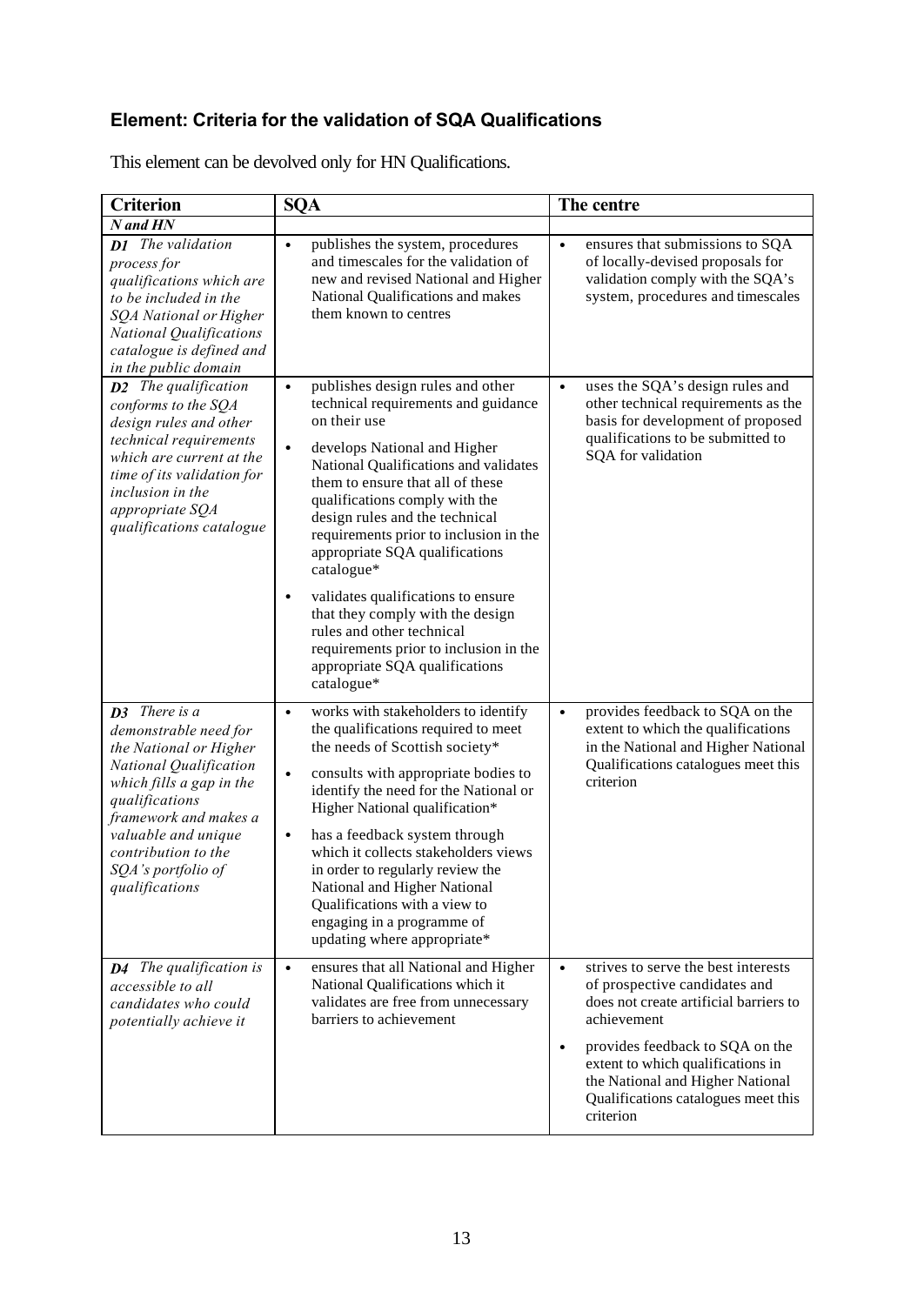| <b>Criterion</b>                                                                                                                                              | <b>SQA</b>                                                                                                                                                                                                                                                                                                                                                                                                                       | The centre                                                                                                                                                                |
|---------------------------------------------------------------------------------------------------------------------------------------------------------------|----------------------------------------------------------------------------------------------------------------------------------------------------------------------------------------------------------------------------------------------------------------------------------------------------------------------------------------------------------------------------------------------------------------------------------|---------------------------------------------------------------------------------------------------------------------------------------------------------------------------|
| N and HN                                                                                                                                                      |                                                                                                                                                                                                                                                                                                                                                                                                                                  |                                                                                                                                                                           |
| <b>D5</b> The qualification<br>requires a candidate to<br>demonstrate significant,<br>achievable outcomes in<br>a recognised curricular<br>or vocational area | ensures that qualifications which it<br>$\bullet$<br>validates meet this criterion*<br>ensures that qualifications which it<br>$\bullet$<br>validates have assessment<br>arrangements appropriate to the<br>outcomes which candidates must<br>demonstrate*<br>has a feedback system to collect<br>$\bullet$<br>stakeholders' views on the extent to<br>which National and Higher National<br>Qualifications meet this criterion* | provides feedback to SQA on the<br>$\bullet$<br>extent to which qualifications in<br>the National and Higher National<br>Qualifications catalogues meet this<br>criterion |
| The qualification is<br>D6<br>coherent and its title<br><i>accurately reflects its</i><br>content                                                             | ensures that qualifications which it<br>$\bullet$<br>validates meet this criterion*<br>has a feedback system to collect<br>$\bullet$<br>stakeholders' views on the extent to<br>which National and Higher National<br>Qualifications meet this criterion*                                                                                                                                                                        | provides feedback to SQA on the<br>$\bullet$<br>extent to which qualifications in<br>the National and Higher National<br>Qualifications catalogues meet this<br>criterion |

Centres with devolved responsibility for validation must:

- ♦ have a system and procedures which ensure that all validations are appraised against the validation criteria in the column for centres as well as the criteria marked '\*' in the SQA column
- ♦ have documentation describing all validations carried out, including the result of the appraisal of the proposed new or revised qualification against each of the criteria in the column for centres as well as the criteria marked '\*' in the SQA column
- ♦ ensure that the outcome of devolved validations is timeously reported to SQA for recording in the appropriate catalogue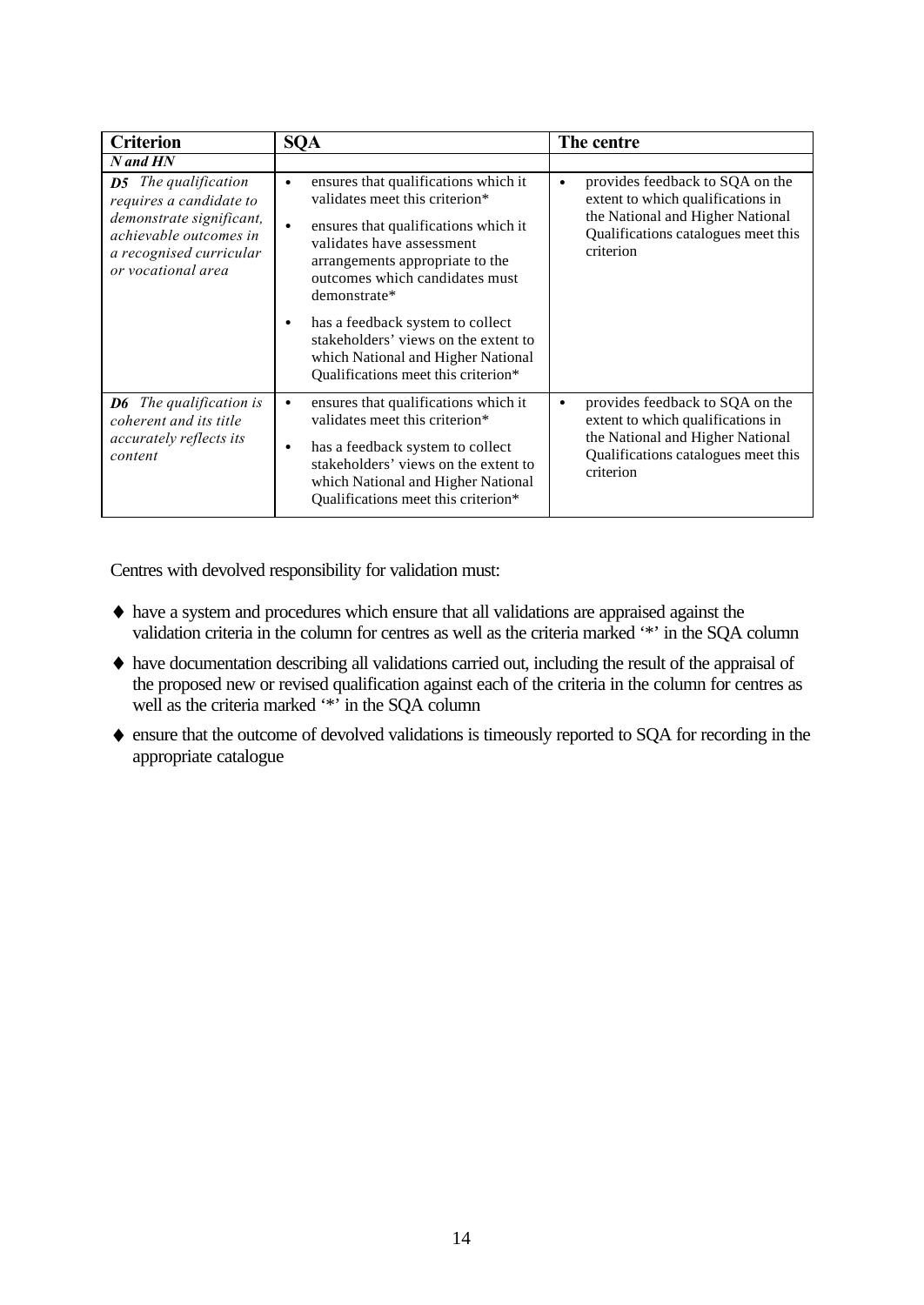| <b>Criterion</b>                                                                                                                                                                                                   | <b>SQA</b>                                                                                                                                                                                                                                                                                                                                                                                                                                                                                                                                              | The centre                                                                                                                                                                                                                                                         |
|--------------------------------------------------------------------------------------------------------------------------------------------------------------------------------------------------------------------|---------------------------------------------------------------------------------------------------------------------------------------------------------------------------------------------------------------------------------------------------------------------------------------------------------------------------------------------------------------------------------------------------------------------------------------------------------------------------------------------------------------------------------------------------------|--------------------------------------------------------------------------------------------------------------------------------------------------------------------------------------------------------------------------------------------------------------------|
| S <sub>VQ</sub>                                                                                                                                                                                                    |                                                                                                                                                                                                                                                                                                                                                                                                                                                                                                                                                         |                                                                                                                                                                                                                                                                    |
| <b>D7</b> The qualification<br>conforms to the SQA<br>design rules and other<br>technical requirements<br>which are current at the                                                                                 | develops design rules and other<br>$\bullet$<br>technical requirements which comply<br>with the SVQ criteria and associated<br>guidance published by the<br>accreditation body                                                                                                                                                                                                                                                                                                                                                                          | is not involved in SVQ validation<br>$\bullet$                                                                                                                                                                                                                     |
| time of its submission for<br>accreditation                                                                                                                                                                        | develops SVQs based on standards<br>$\bullet$<br>developed by national standard-<br>setting bodies                                                                                                                                                                                                                                                                                                                                                                                                                                                      |                                                                                                                                                                                                                                                                    |
|                                                                                                                                                                                                                    | ensures by a validation process the<br>$\bullet$<br>SVQs comply with the design rules<br>and other technical requirements prior<br>to submission to the accreditation<br>body for accreditation                                                                                                                                                                                                                                                                                                                                                         |                                                                                                                                                                                                                                                                    |
| <b>D8</b> There is a<br>demonstrable need for<br>the SVQ which fills a<br>gap in the qualifications<br>framework and makes a<br>valuable and unique<br>contribution to the<br>SQA's portfolio of<br>qualifications | provides, in consultation with<br>$\bullet$<br>stakeholders, SVQs which add value<br>to the Scottish qualifications portfolio<br>has a feedback system through which<br>$\bullet$<br>it collects stakeholders views in order<br>to regularly review the SVQs for which<br>it is awarding body, in accordance<br>with the criteria for reaccreditation                                                                                                                                                                                                   | provides feedback to SQA on the<br>$\bullet$<br>extent to which the qualifications<br>in the SVQ catalogue meet this<br>criterion                                                                                                                                  |
| <b>D9</b> The qualification is<br>accessible to all<br>candidates who could<br>potentially achieve it                                                                                                              | ensures that SVQs it submits for<br>$\bullet$<br>accreditation are free from<br>unnecessary barriers to achievement<br>has a feedback system to collect<br>$\bullet$<br>stakeholders' views on the extent to<br>which National and Higher National<br>Qualifications meet this criterion                                                                                                                                                                                                                                                                | strives to serve the best interests<br>$\bullet$<br>of prospective candidates and<br>does not create artificial barriers<br>to achievement<br>provides feedback to SQA on the<br>$\bullet$<br>extent to which the qualifications<br>in the SVQ catalogue meet this |
| <b>D10</b> The qualification<br>requires a candidate to<br>demonstrate significant,<br>achievable outcomes in<br>an occupational area<br>and in the conditions of<br>the workplace                                 | ensures that SVQs it submits for<br>$\bullet$<br>accreditation are based on accredited<br>national occupational standards<br>ensures that SVQs it submits for<br>$\bullet$<br>accreditation have assessment<br>arrangements appropriate to the<br>outcomes which candidates must<br>demonstrate and to any assessment<br>strategy defined by the national<br>standard setting body<br>has a feedback system to collect<br>$\bullet$<br>stakeholders' views on the extent to<br>which National and Higher National<br>Qualifications meet this criterion | criterion<br>provides feedback to SQA on the<br>$\bullet$<br>extent to which the qualifications<br>in the SVQ catalogue meet this<br>criterion                                                                                                                     |
| <b>D11</b> The qualification is<br>coherent and its title<br>accurately reflects its<br>content                                                                                                                    | ensures that qualifications which it<br>$\bullet$<br>submits for accreditation meet this<br>criterion<br>has a feedback system to collect<br>$\bullet$<br>stakeholders' views on the extent to<br>which National and Higher National<br>Qualifications meet this criterion                                                                                                                                                                                                                                                                              | provides feedback to SQA on the<br>$\bullet$<br>extent to which the qualifications<br>in the SVQ catalogue meet this<br>criterion                                                                                                                                  |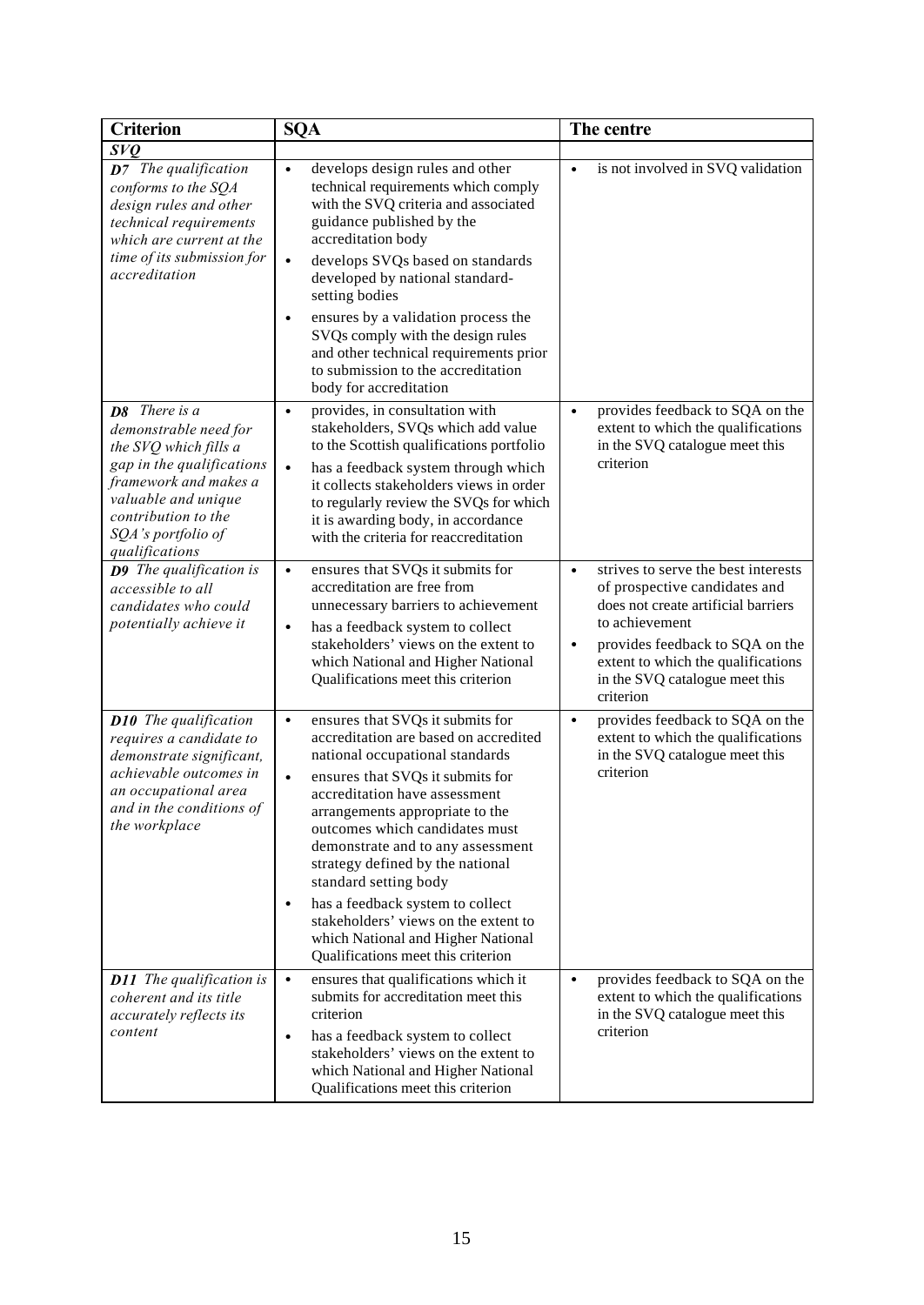## **Element: Internal moderation of internal assessment**

| <b>Criterion</b>                                                                                                                                       | <b>SQA</b>                                                                                                                          | The centre                                                                                                                                                                                                                                                                                                                  |
|--------------------------------------------------------------------------------------------------------------------------------------------------------|-------------------------------------------------------------------------------------------------------------------------------------|-----------------------------------------------------------------------------------------------------------------------------------------------------------------------------------------------------------------------------------------------------------------------------------------------------------------------------|
| <b>E1</b> The internal<br>moderation system<br>ensures that centres'<br>assessments of internally<br>assessed qualifications<br>are valid and reliable | provides guidance on best<br>$\bullet$<br>practice for internal moderation as<br>it applies to different types of<br>qualifications | ensures that the chosen assessment<br>$\bullet$<br>instruments and assessment schemes<br>are valid and applied consistently by<br>all assessors for the same<br>qualification across all candidates<br>ensures that the final assessment<br>$\bullet$<br>decisions made by assessors are<br>accurate, reliable and recorded |
| <b>E2</b> The internal<br><i>moderation system is</i><br>reviewed to ensure<br>efficient and effective<br>deployment of internal<br>moderators         |                                                                                                                                     | monitors the effectiveness of the<br>$\bullet$<br>internal moderation system and<br>implements any necessary changes                                                                                                                                                                                                        |
| <b>E3</b> The internal<br><i>moderation system</i><br>reflects developments in<br>assessment policy and<br>procedures                                  | issues guidance in relation to any<br>$\bullet$<br>amendments to policy relating to<br>internally assessed qualifications           | implements any changes made<br>$\bullet$<br>necessary by changes to SQA policy                                                                                                                                                                                                                                              |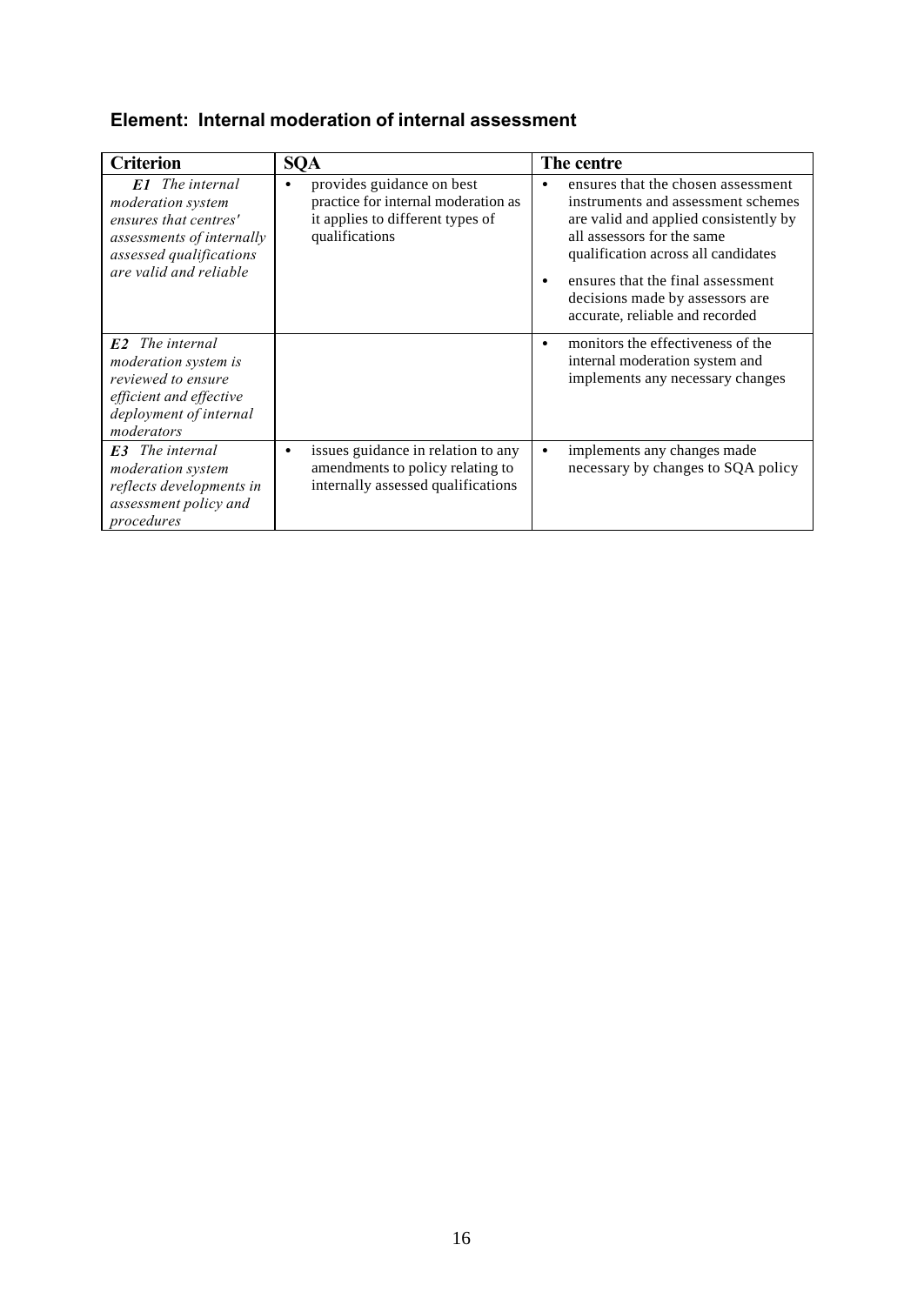## **Element: External moderation of internal assessment**

| <b>Criterion</b>                                                                                                                                       | <b>SQA</b>                                                                                                                                                                                                                                                                                                                                                                                                                                                                                                                                                                                                                                                                                                                                                                                                                                                          | The centre                                                                                                                                                                                                                                                                                                                                                                                                                                                                                                                                                                                                                                                                                                                                                                                                 |
|--------------------------------------------------------------------------------------------------------------------------------------------------------|---------------------------------------------------------------------------------------------------------------------------------------------------------------------------------------------------------------------------------------------------------------------------------------------------------------------------------------------------------------------------------------------------------------------------------------------------------------------------------------------------------------------------------------------------------------------------------------------------------------------------------------------------------------------------------------------------------------------------------------------------------------------------------------------------------------------------------------------------------------------|------------------------------------------------------------------------------------------------------------------------------------------------------------------------------------------------------------------------------------------------------------------------------------------------------------------------------------------------------------------------------------------------------------------------------------------------------------------------------------------------------------------------------------------------------------------------------------------------------------------------------------------------------------------------------------------------------------------------------------------------------------------------------------------------------------|
| <b>F1</b> The external<br>moderation system ensures<br>that there is an<br>appropriate level of<br>moderation conducted for<br>each qualification area | designs and maintains an algorithm<br>$\bullet$<br>which will select for each qualification<br>those centres which should be<br>moderated<br>determines a minimum quota of<br>$\bullet$<br>moderation for each qualification<br>samples centres for moderation, for a<br>$\bullet$<br>particular qualification, according to<br>criteria including if the centre:<br>is offering the qualification for the<br>first time<br>did not offer the qualification in the<br>previous two years<br>had its assessments 'not accepted'<br>$\bullet$<br>on the last occasion the centre was<br>moderated<br>has not been selected for a period<br>of years<br>requested information and this was<br>agreed by SQA<br>is selected at random<br>where relevant, if the relationship<br>between success in the external and the<br>corresponding internal assessment is<br>weak | informs SQA of the qualifications it<br>$\bullet$<br>is delivering, at the appropriate time<br>informs SQA of any changes to<br>$\bullet$<br>completion dates or candidates<br>undertaking the qualifications<br>selected for moderation                                                                                                                                                                                                                                                                                                                                                                                                                                                                                                                                                                   |
| $F2$ The moderation<br>system ensures that there<br>is adequate cover of<br>moderators to allow<br>moderation to take place                            | recruits, appoints and trains sufficient<br>$\bullet$<br>personnel with the appropriate subject<br>and assessment expertise                                                                                                                                                                                                                                                                                                                                                                                                                                                                                                                                                                                                                                                                                                                                         | releases, where possible, personnel<br>$\bullet$<br>to act as moderators                                                                                                                                                                                                                                                                                                                                                                                                                                                                                                                                                                                                                                                                                                                                   |
| $F3$ The moderation<br>system ensures that<br>centres' assessments of<br>internally assessed<br>qualifications are valid<br>and reliable               | selects the appropriate form of<br>$\bullet$<br>moderation for the particular<br>qualifications being moderated<br>notifies centres whether or not they<br>$\bullet$<br>have been selected for moderation<br>within the published period from the<br>date of requested certification<br>makes the necessary arrangements for<br>$\bullet$<br>the moderation of the selected centres<br>oversees the conduct of moderation<br>$\bullet$<br>and the performance of moderators<br>accepts centres' assessment decisions<br>$\bullet$<br>which are in accordance with the<br>national standards and assists centres<br>in achieving national standards where<br>their assessment decisions have not<br>been accepted<br>provides feedback to centres<br>$\bullet$<br>regarding the result of the moderation                                                             | retains appropriate evidence until<br>$\bullet$<br>agreed disposal dates<br>makes available to SQA assessment<br>$\bullet$<br>instruments, assessment schemes,<br>candidate evidence and assessment<br>decisions in relation to the national<br>standards for a nominated sample of<br>candidates when requested by SQA<br>and in the format requested<br>where appropriate, sends the above<br>$\bullet$<br>materials when requested to SQA<br>provides adequate support for the<br>$\bullet$<br>visit of a moderator<br>co-operates in arranging a date<br>within the given period<br>provides suitable accommodation/<br>equipment<br>notifies all concerned<br>makes available all requested<br>documentation<br>where appropriate, acts on any<br>$\bullet$<br>moderation feedback provided by<br>SQA |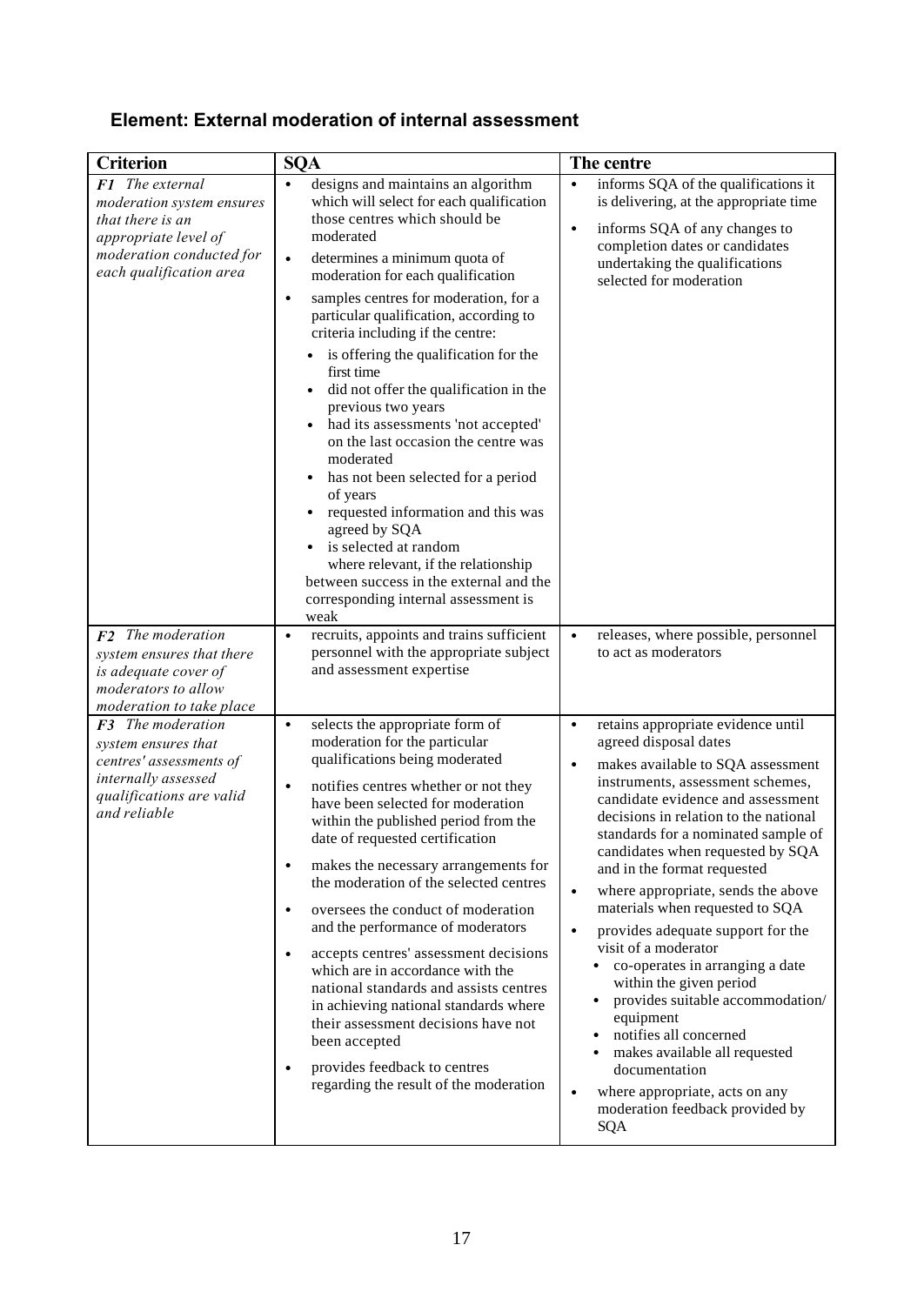| <b>Criterion</b>                                                                                                         | <b>SQA</b>                                                                                                                                                                                                                                                                                                                                                                                           | The centre                                                                        |
|--------------------------------------------------------------------------------------------------------------------------|------------------------------------------------------------------------------------------------------------------------------------------------------------------------------------------------------------------------------------------------------------------------------------------------------------------------------------------------------------------------------------------------------|-----------------------------------------------------------------------------------|
| <b>F4</b> The moderation<br>system ensures that<br>records of all<br>moderation activity<br>are complete and<br>accurate | records and stores reports on<br>$\bullet$<br>each moderation conducted to<br>inform future selections                                                                                                                                                                                                                                                                                               |                                                                                   |
| $F5$ The moderation<br>system is reviewed to<br>ensure efficient and<br>effective deployment<br>of moderators            | monitors the performance of<br>$\bullet$<br>moderators<br>operates a feedback system to:<br>$\bullet$<br>identify any team or<br>individual training needs<br>meet any identified training<br>needs<br>ensure that moderators are<br>$\bullet$<br>consistent in moderation<br>decisions and are kept<br>abreast of current<br>assessment practice in their<br>subject/qualification/<br>cognate area | assists SQA by providing<br>$\bullet$<br>feedback on moderation when<br>requested |
| F6 The moderation<br>system reflects<br>developments in<br>assessment policy<br>and procedures                           | keeps moderation under review<br>$\bullet$<br>notifies all parties concerned of<br>$\bullet$<br>any policy and procedural<br>changes relating to moderation<br>identifies and meets training<br>$\bullet$<br>needs for moderators as a result<br>of any amendments or new policy<br>and procedures introduced in<br>relation to internally assessed<br>qualifications                                |                                                                                   |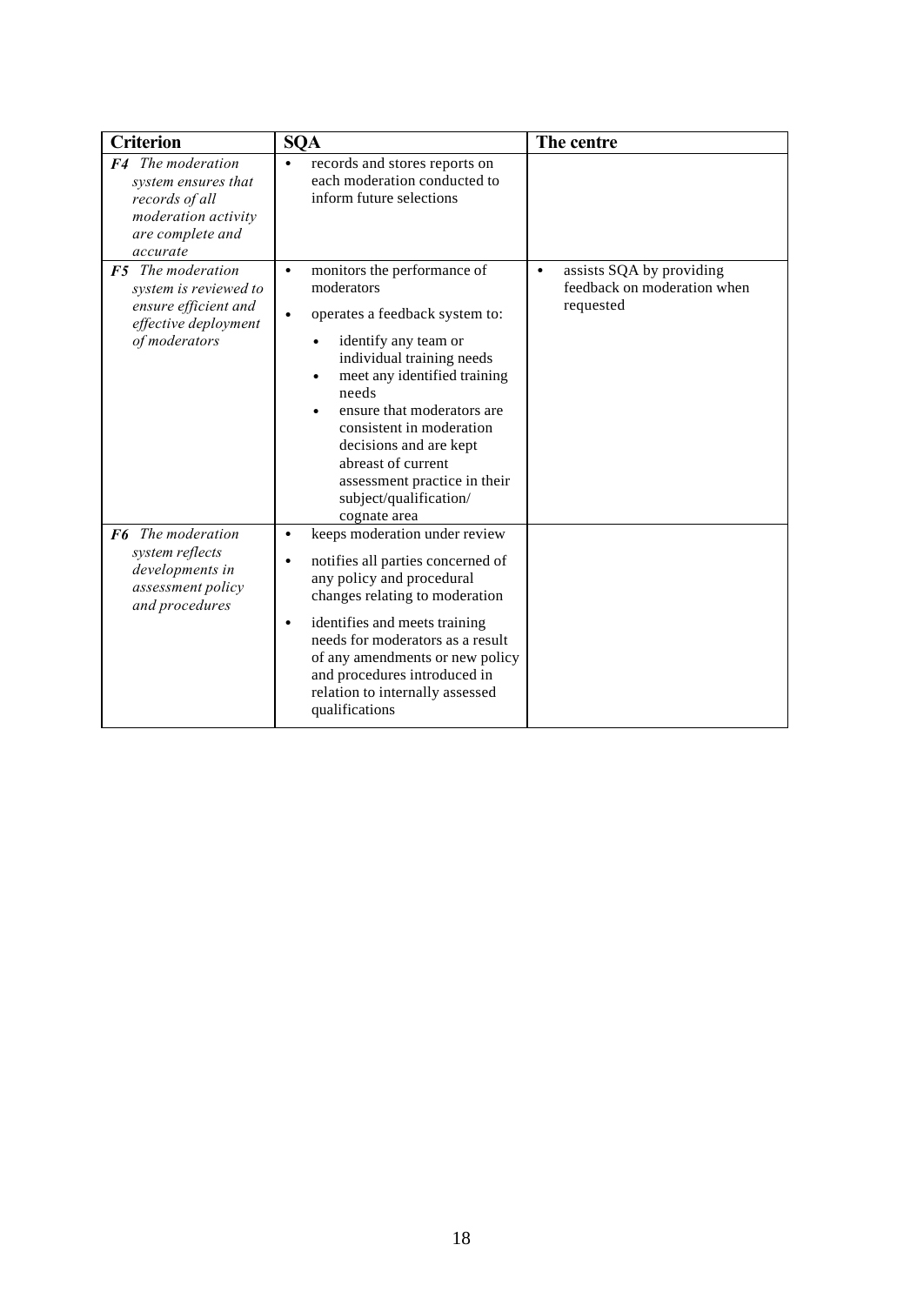# **Element: Quality control of external assessment**

| <b>Criterion</b>                                                                                                        | <b>SQA</b>                                                                                                                                                                                                                                                                                                                                                                                                                                                                                                         | The centre                                                                                                                                                                                                                                                                                       |
|-------------------------------------------------------------------------------------------------------------------------|--------------------------------------------------------------------------------------------------------------------------------------------------------------------------------------------------------------------------------------------------------------------------------------------------------------------------------------------------------------------------------------------------------------------------------------------------------------------------------------------------------------------|--------------------------------------------------------------------------------------------------------------------------------------------------------------------------------------------------------------------------------------------------------------------------------------------------|
| <b>G1</b> External assessment<br>procedures are<br>defined                                                              | explains its external assessment<br>$\bullet$<br>procedures and publishes specific<br>information on the examination in<br>good time                                                                                                                                                                                                                                                                                                                                                                               | disseminates internally, and<br>$\bullet$<br>stores, information on<br>examination procedures and<br>timetables                                                                                                                                                                                  |
| <b>G2</b> Resources are<br>sufficient to support<br>external assessment                                                 | maintains systems for processing<br>$\bullet$<br>external assessment<br>appoints and trains sufficient<br>$\bullet$<br>personnel with appropriate<br>expertise to carry out the<br>following roles:<br>examiner<br>setter<br>scrutineer<br>marker<br>invigilator                                                                                                                                                                                                                                                   | nominates invigilators<br>$\bullet$<br>on request, releases staff to SQA<br>$\bullet$<br>where possible<br>provides suitable accommodation<br>$\bullet$<br>for the conduct of examinations<br>and safe storage of scripts etc<br>until dispatch                                                  |
| G3 Assessment<br><i>instruments are</i><br>valid, practicable<br>and cost-effective<br>and their marking is<br>reliable | ensures that its assessment<br>$\bullet$<br>instruments conform in all<br>respects to the assessment<br>arrangements<br>scrutinises the quality of work of<br>$\bullet$<br>each marker and takes action<br>where required<br>pass-marks and cut-offs are<br>decided using all relevant<br>information and expertise in order<br>to maintain comparability from<br>year to year and across similar<br>qualifications<br>seeks systematic feedback from<br>$\bullet$<br>centres on the quality of question<br>papers | ensures that candidates<br>$\bullet$<br>understand the assessment<br>criteria and form of assessment by<br>which they will be assessed<br>submits accurate entry details and<br>$\bullet$<br>estimates of performance for each<br>candidate<br>Responds to requests for<br>$\bullet$<br>feedback |
| G4 Awards may be<br>reviewed through an<br><b>Assessment Appeals</b><br>process                                         | a pre-results review of awards is<br>$\bullet$<br>carried out for all candidates<br>post-results Assessment Appeals<br>$\bullet$<br>are carried out and the outcomes<br>are reported timeously                                                                                                                                                                                                                                                                                                                     | Assessment Appeal requests are<br>$\bullet$<br>submitted where supported by<br>coursework evidence                                                                                                                                                                                               |